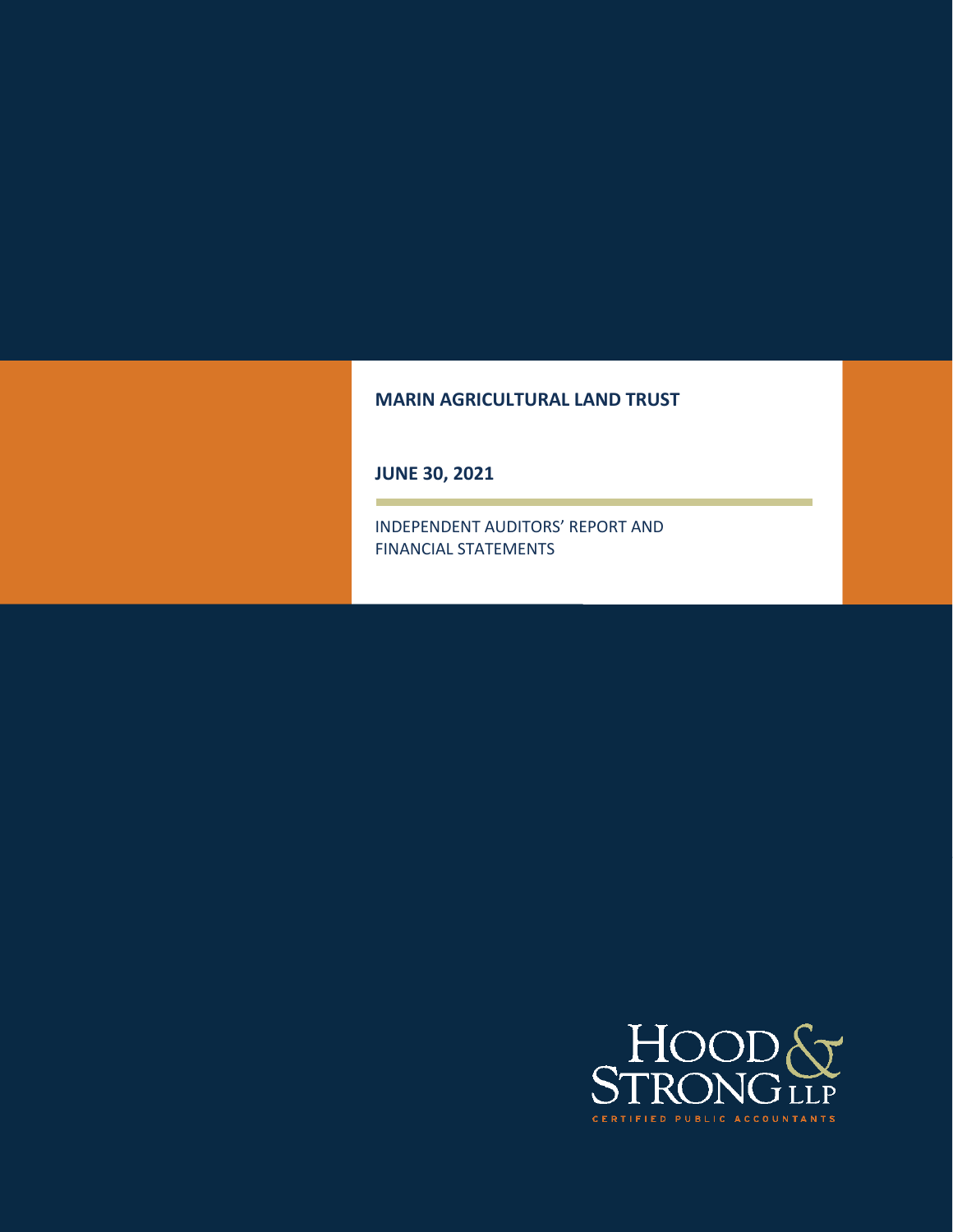#### **Independent Auditors' Report and Financial Statements**

| <b>Independent Auditors' Report</b>               | $1 - 2$  |
|---------------------------------------------------|----------|
| <b>Financial Statements</b>                       |          |
| <b>Statement of Financial Position</b>            | 3        |
| Statement of Activities and Changes in Net Assets | 4        |
| <b>Statement of Functional Expenses</b>           | 5        |
| <b>Statement of Cash Flows</b>                    | 6        |
| Notes to Financial Statements                     | $7 - 21$ |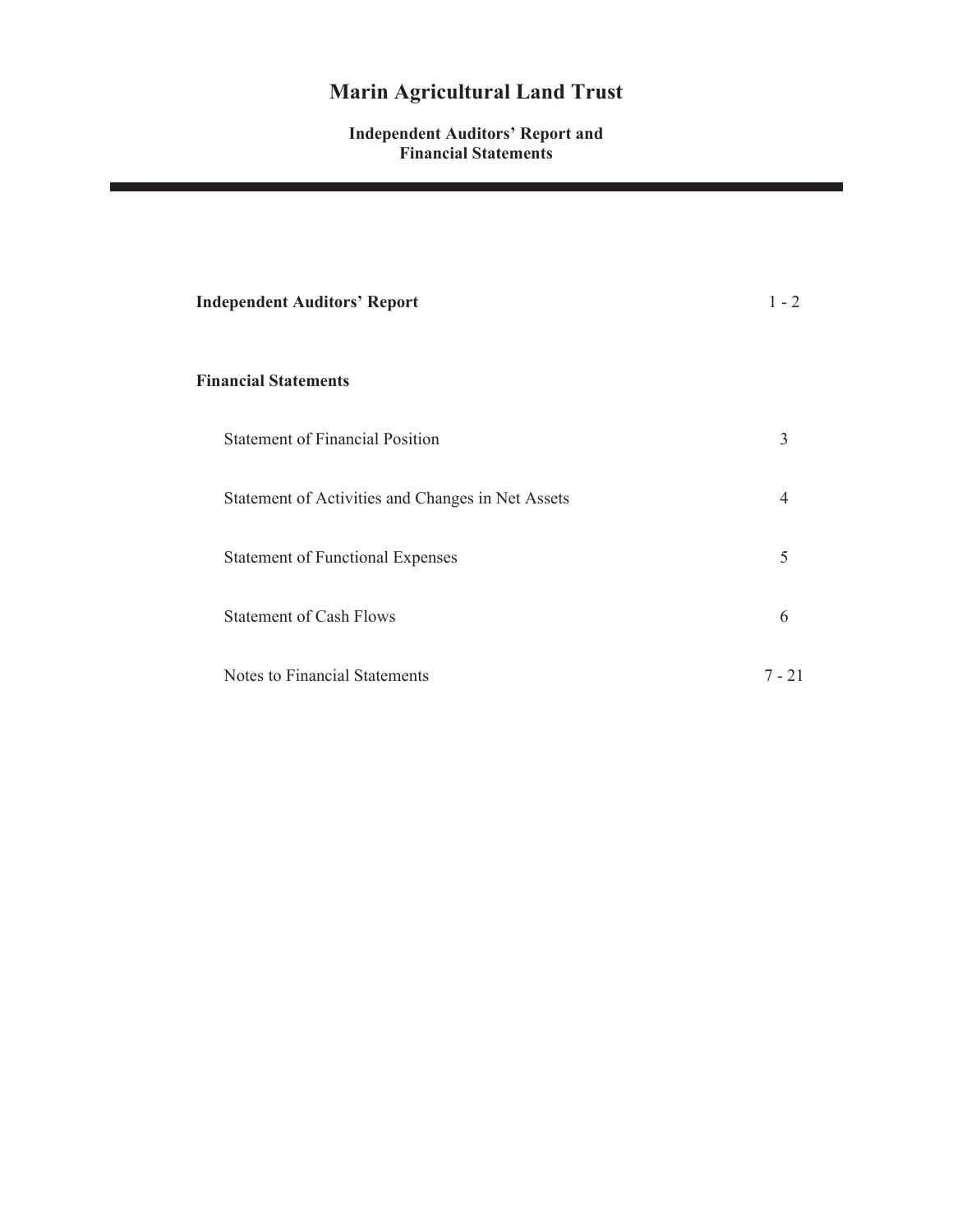

**A Century Strong** 

#### **Independent Auditors' Report**

THE BOARD OF DIRECTORS MARIN AGRICULTURAL LAND TRUST Point Reyes Station, California

#### **Report on the Financial Statements**

We have audited the accompanying financial statements of **MARIN AGRICULTURAL LAND TRUST (MALT)**, which comprise the statement of financial position as of June 30, 2021, and the related statements of activities and changes in net assets, functional expenses and cash flows for the year then ended, and the related notes to the financial statements.

#### **Management's Responsibility for the Financial Statements**

Management is responsible for the preparation and fair presentation of these financial statements in accordance with accounting principles generally accepted in the United States of America; this includes the design, implementation, and maintenance of internal control relevant to the preparation and fair presentation of financial statements that are free from material misstatement, whether due to fraud or error.

#### **Auditors' Responsibility**

Our responsibility is to express an opinion on these financial statements based on our audit. We conducted our audit in accordance with auditing standards generally accepted in the United States of America. Those standards require that we plan and perform the audit to obtain reasonable assurance about whether the financial statements are free from material misstatement.

An audit involves performing procedures to obtain audit evidence about the amounts and disclosures in the financial statements. The procedures selected depend on the auditor's judgment, including the assessment of the risks of material misstatement of the financial statements, whether due to fraud or error. In making those risk assessments, the auditor considers internal control relevant to MALT's preparation and fair presentation of the financial statements in order to design audit procedures that are appropriate in the circumstances, but not for the purpose of expressing an opinion on the effectiveness of MALT's internal control. Accordingly, we express no such opinion. An audit also includes evaluating the appropriateness of accounting policies used and the reasonableness of significant accounting estimates made by management, as well as evaluating the overall presentation of the financial statements.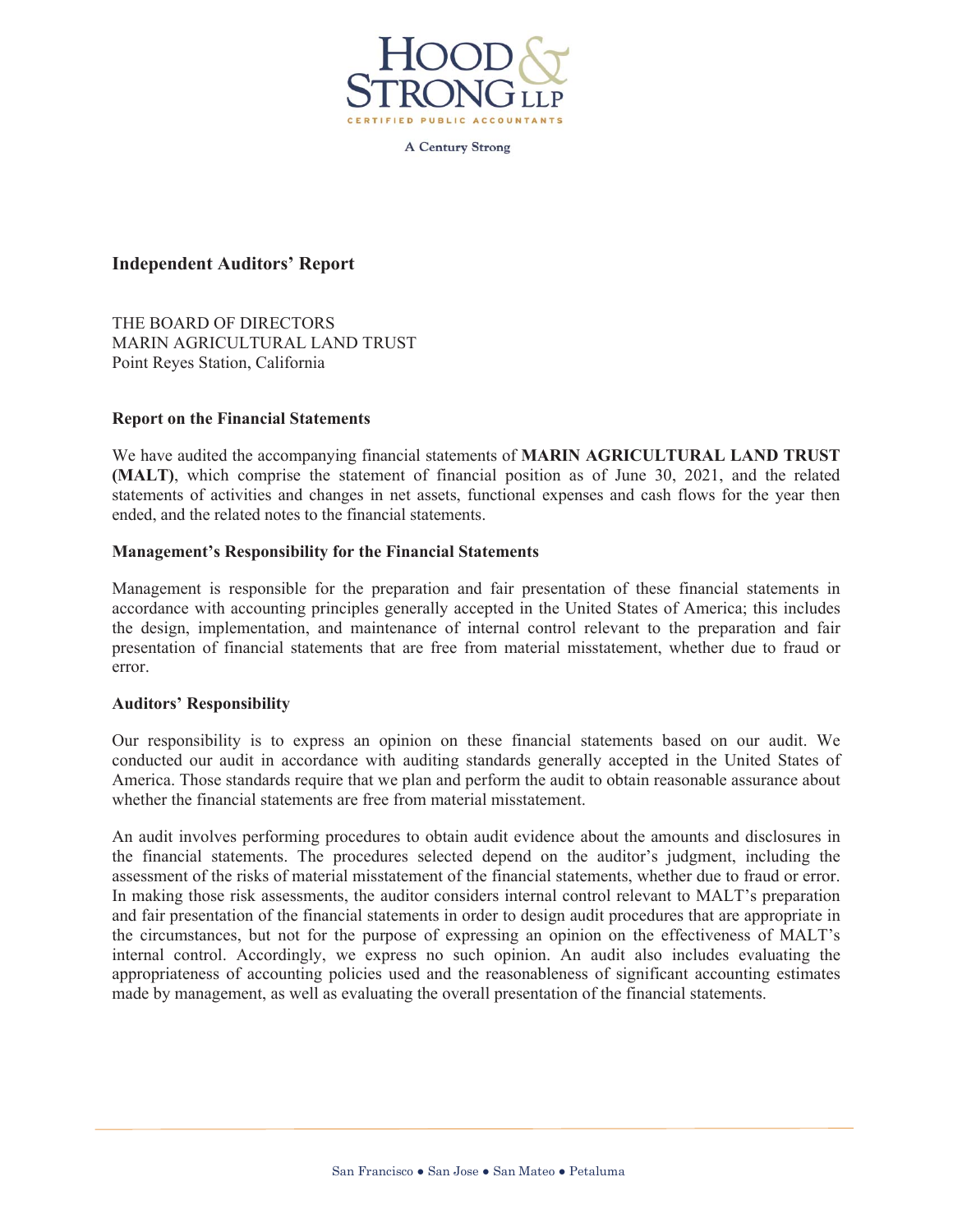We believe that the audit evidence we have obtained is sufficient and appropriate to provide a basis for our audit opinion.

#### **Opinion**

In our opinion, the financial statements referred to above present fairly, in all material respects, the financial position of the Marin Agricultural Land Trust as of June 30, 2021, and the changes in its net assets and its cash flows for the year then ended in accordance with accounting principles generally accepted in the United States of America.

#### **Other Matter**

#### *Report on Summarized Comparative Information*

We have previously audited MALT's June 30, 2020 financial statements, and we expressed an unmodified audit opinion on those audited financial statements in our audit report dated December 10, 2020. In our opinion, the summarized comparative information presented herein as of and for the year ended June 30, 2020 is consistent, in all material respects, with the audited financial statements from which it has been derived.

Hood & Strong LLP

San Francisco, California February 25, 2022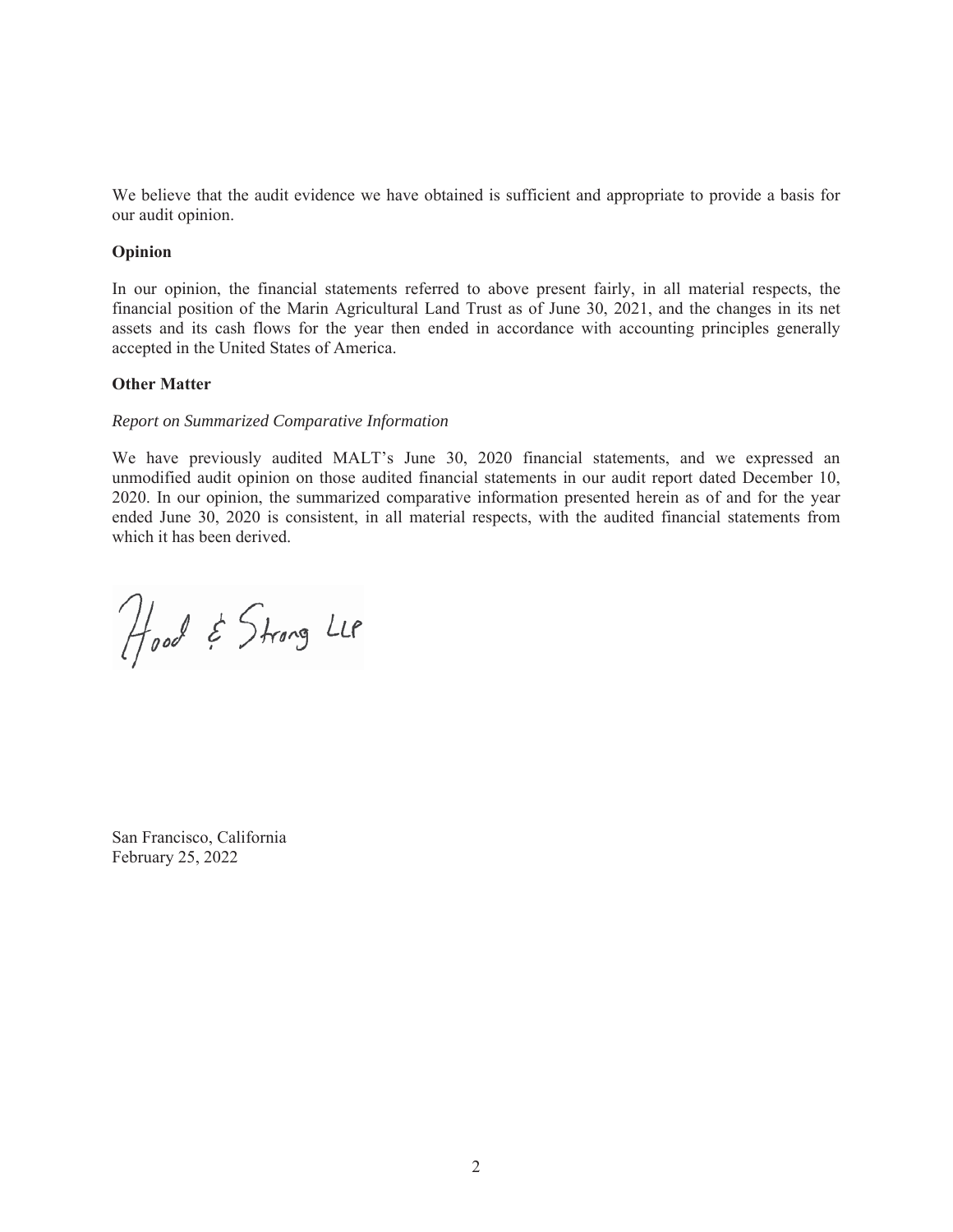#### **Statement of Financial Position**

#### *June 30, 2021 (with comparative totals for 2020)*

|                                   |     |           |     |              | Land          |             |     | 2021         |              | 2020         |
|-----------------------------------|-----|-----------|-----|--------------|---------------|-------------|-----|--------------|--------------|--------------|
|                                   |     | Operating |     | Preservation |               | Stewardship |     | Total        |              | Total        |
| <b>Assets</b>                     |     |           |     |              |               |             |     |              |              |              |
| Cash and cash equivalents         | \$. | 1,355,436 | \$. | 38,283       | $\mathcal{S}$ | 89,423      | \$. | 1,483,142    | $\mathbb{S}$ | 740,374      |
| Investments                       |     | 2,121,751 |     | 8,863,853    |               | 15,987,203  |     | 26,972,807   |              | 23,894,817   |
| Contributions receivable, net     |     | 27,582    |     | 316,102      |               | 51,223      |     | 394,907      |              | 2,160,647    |
| Prepaid expenses and other assets |     | 116,767   |     | 2,678        |               |             |     | 119,445      |              | 94,907       |
| Charitable trust assets           |     |           |     |              |               | 497,229     |     | 497,229      |              | 497,229      |
| Property and equipment, net       |     | 1,395,597 |     | 99,867       |               | 574         |     | 1,496,038    |              | 1,611,898    |
| Conservation easements            |     |           |     | 87           |               |             |     | 87           |              | 86           |
| Total assets                      | \$  | 5,017,133 | \$  | 9,320,870    | \$            | 16,625,652  | \$  | 30,963,655   | S.           | 28,999,958   |
|                                   |     |           |     |              |               |             |     |              |              |              |
| <b>Liabilities and Net Assets</b> |     |           |     |              |               |             |     |              |              |              |
| <b>Liabilities:</b>               |     |           |     |              |               |             |     |              |              |              |
| Accounts payable and              |     |           |     |              |               |             |     |              |              |              |
| accrued expenses                  | \$  | 454,799   |     |              |               |             | \$  | 454,799      | \$           | 278,237      |
| Paycheck protection program       |     |           |     |              |               |             |     |              |              |              |
| loan payable                      |     |           |     |              |               |             |     |              |              | 369,880      |
| <b>Total liabilities</b>          |     | 454,799   |     |              |               |             |     | 454,799      |              | 648,117      |
| <b>Net Assets:</b>                |     |           |     |              |               |             |     |              |              |              |
| Without donor restrictions        |     | 3,409,435 | \$. | 9,030,952    | S.            | 4,726,851   |     | 17, 167, 238 |              | 15,318,495   |
| With donor restrictions:          |     |           |     |              |               |             |     |              |              |              |
| Time and purpose                  |     | 1,152,899 |     | 289,918      |               | 6,930,448   |     | 8,373,265    |              | 8,064,993    |
| Perpetual restrictions            |     |           |     |              |               | 4,968,353   |     | 4,968,353    |              | 4,968,353    |
| Total net assets with             |     |           |     |              |               |             |     |              |              |              |
| donor restrictions                |     | 1,152,899 |     | 289,918      |               | 11,898,801  |     | 13,341,618   |              | 13,033,346   |
|                                   |     |           |     |              |               |             |     |              |              |              |
| Total net assets                  |     | 4,562,334 |     | 9,320,870    |               | 16,625,652  |     | 30,508,856   |              | 28, 351, 841 |
| Total liabilities and net assets  | S   | 5,017,133 | \$  | 9,320,870    | \$            | 16,625,652  | \$  | 30,963,655   | \$           | 28,999,958   |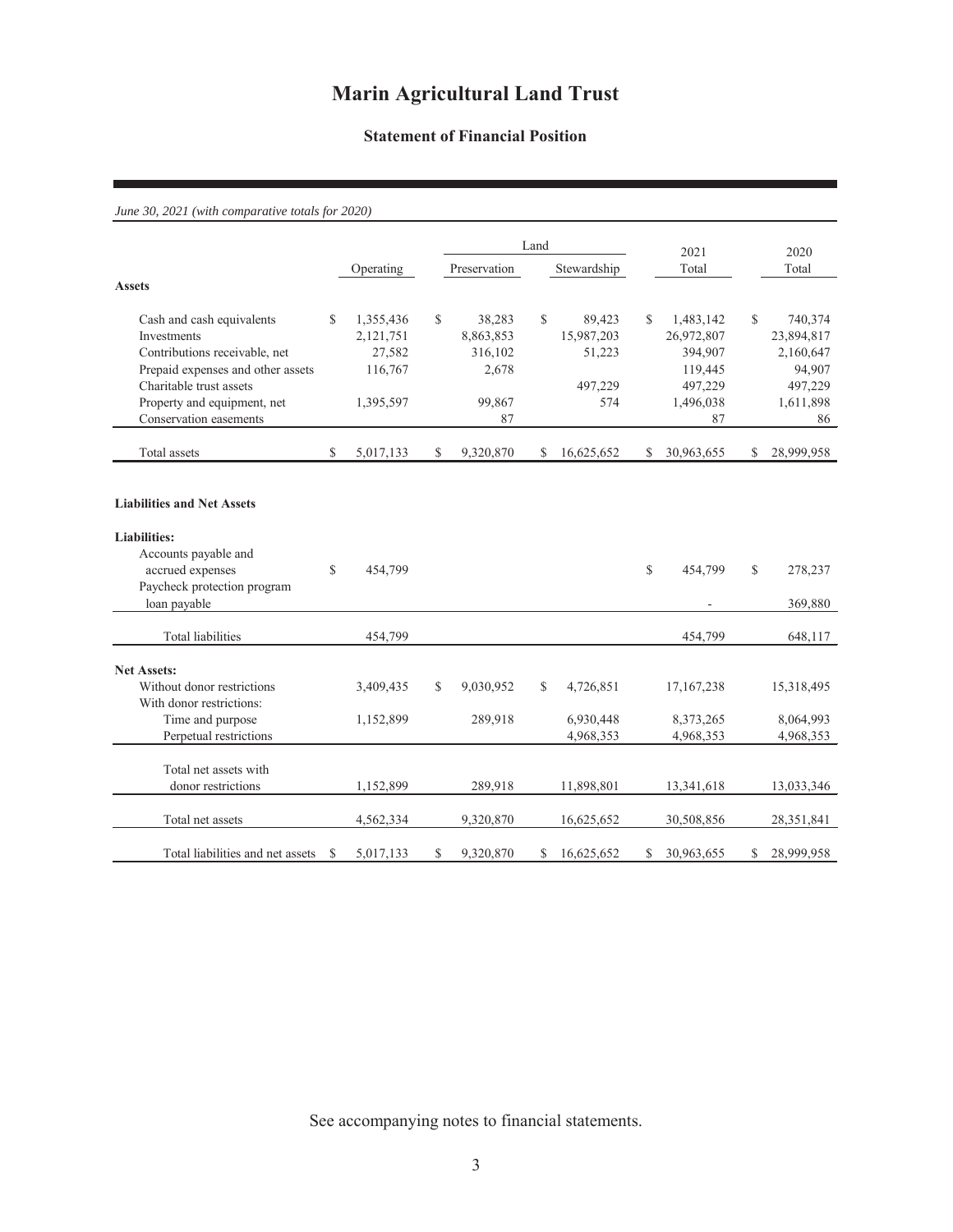### **Statement of Activities and Changes in Net Assets**

### *Year Ended June 30, 2021 (with comparative totals for 2020)*

|                                                                                         |                               |            | 2021                       |             |       |            |    |                   |
|-----------------------------------------------------------------------------------------|-------------------------------|------------|----------------------------|-------------|-------|------------|----|-------------------|
|                                                                                         | Without Donor<br>Restrictions |            | With Donor<br>Restrictions |             | Total |            |    | 2020<br>Total     |
| <b>Revenue and Support:</b><br>Grants and contributions<br>Special event, net of        | \$                            | 3,667,879  | $\mathbb{S}$               | 387,855     | \$    | 4,055,734  | \$ | 5,621,260         |
| expenses of \$41,697<br>In-kind contributions                                           |                               | 5,140      |                            |             |       | 5,140      |    | 13,003<br>18,555  |
| Investment income, net<br>Change in value of beneficial<br>interest in charitable gifts |                               | 1,007,571  |                            | 2,554,744   |       | 3,562,315  |    | 467,963<br>43,464 |
| Other income<br>Net assets released from restriction                                    |                               | 2,634,327  |                            | (2,634,327) |       |            |    | 3,648<br>÷,       |
| Total revenue and support                                                               |                               | 7,314,917  |                            | 308,272     |       | 7,623,189  |    | 6,167,893         |
| <b>Expenses:</b>                                                                        |                               |            |                            |             |       |            |    |                   |
| Program services                                                                        |                               | 2,678,775  |                            |             |       | 2,678,775  |    | 1,358,154         |
| General and administrative                                                              |                               | 1,269,179  |                            |             |       | 1,269,179  |    | 1,122,459         |
| Fundraising                                                                             |                               | 1,888,100  |                            |             |       | 1,888,100  |    | 1,455,339         |
| Total expenses                                                                          |                               | 5,836,054  |                            |             |       | 5,836,054  |    | 3,935,952         |
| <b>Change in Net Assets before</b>                                                      |                               |            |                            |             |       |            |    |                   |
| <b>Other Changes</b>                                                                    |                               | 1,478,863  |                            | 308,272     |       | 1,787,135  |    | 2,231,941         |
| <b>Other Changes in Net Assets:</b><br>Farmland preservation                            |                               |            |                            |             |       |            |    |                   |
| program refund (Note 2g)                                                                |                               |            |                            |             |       |            |    | (833,250)         |
| Forgiveness of Paycheck Protection                                                      |                               |            |                            |             |       |            |    |                   |
| Program loan                                                                            |                               | 369,880    |                            |             |       | 369,880    |    |                   |
| <b>Change in Net Assets</b>                                                             |                               | 1,848,743  |                            | 308,272     |       | 2,157,015  |    | 1,398,691         |
| Net Assets, Beginning of year                                                           |                               | 15,318,495 |                            | 13,033,346  |       | 28,351,841 |    | 26,953,150        |
| Net Assets, End of year                                                                 | \$                            | 17,167,238 | \$                         | 13,341,618  | \$    | 30,508,856 | \$ | 28,351,841        |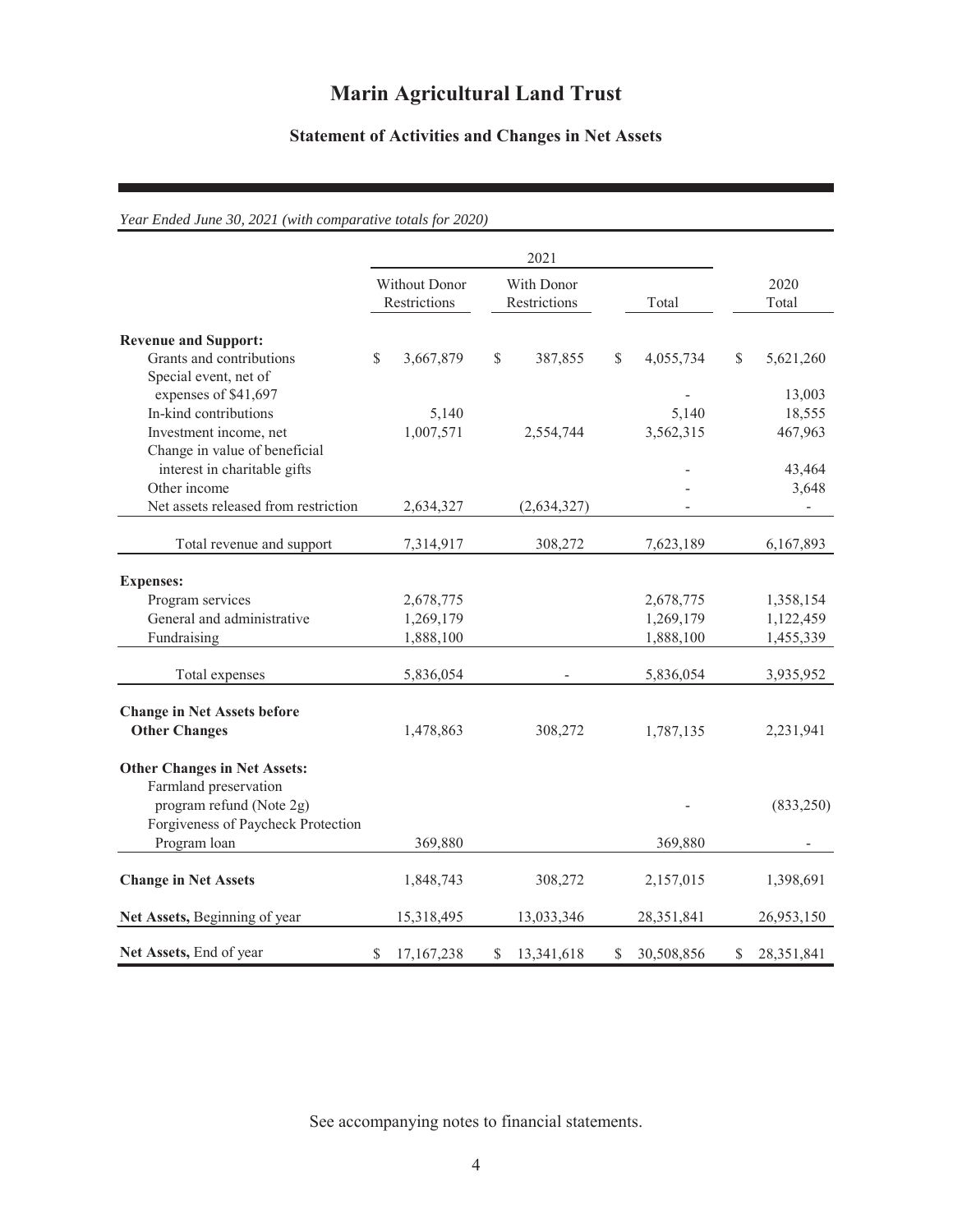### **Statement of Functional Expenses**

#### *Year Ended June 30, 2021 (with comparative totals for 2020)*

|                                                                                                |   |                         |   |                   |   |                  |   |                 |     | 2021                                                 |              |                               |   |                            |               |                                 |                        |                      |
|------------------------------------------------------------------------------------------------|---|-------------------------|---|-------------------|---|------------------|---|-----------------|-----|------------------------------------------------------|--------------|-------------------------------|---|----------------------------|---------------|---------------------------------|------------------------|----------------------|
|                                                                                                |   |                         |   |                   |   | Program Services |   |                 |     |                                                      |              |                               |   | <b>Supporting Services</b> |               |                                 |                        |                      |
|                                                                                                |   | Easement<br>Acquisition |   | Stewardship       |   | <b>DRAWS</b>     |   | Outreach        |     | Total<br>Programs                                    |              | General and<br>Administrative |   | Fundraising                |               | Total<br>Supporting<br>Services | Total                  | 2020<br>Total        |
| Salaries and benefits<br>Professional services                                                 |   | 152,178<br>78,329       | S | 639,638<br>47,765 | S | 11,253           | S | 79,359<br>5,092 | \$. | 882,428<br>131,186                                   | <sup>S</sup> | 683,351<br>429,591            | S | 1,119,699<br>481,695       | <sup>\$</sup> | 1,803,050<br>911,286            | 2,685,478<br>1,042,472 | 2,515,919<br>617,200 |
| Office expenses<br>Repairs, maintenance, and utilities                                         |   |                         |   | 18,569<br>5,537   |   | 236              |   | 17,371<br>2,806 |     | 36,176<br>8,343                                      |              | 74,876<br>11,981              |   | 218,149<br>23,172          |               | 293,025<br>35,153               | 329,201<br>43,496      | 333,458<br>64,980    |
| Travel, conferences, and events<br>Depreciation                                                |   | 382                     |   | 6,145<br>14,865   |   |                  |   | 16,052<br>7,861 |     | 22,579<br>22,726                                     |              | 3,120<br>66,260               |   | 50,094<br>31,326           |               | 53,214<br>97,586                | 75,793<br>120,312      | 99,666<br>122,263    |
| Grants - stewardship assistance<br>Easement acquisition                                        |   | 1,143,008               |   | 272,329           |   | 160,000          |   |                 |     | 432,329<br>1,143,008                                 |              |                               |   |                            |               |                                 | 432,329<br>1,143,008   | 200,296              |
| Bad debt expense (recovery)                                                                    |   |                         |   |                   |   |                  |   |                 |     |                                                      |              |                               |   | (36,035)                   |               | (36,035)                        | (36,035)               | (17, 830)            |
| Expenses as shown on the Statement of<br>Activities and Changes in Net Assets                  |   | 1,373,897               |   | 1,004,848         |   | 171,489          |   | 128,541         |     | 2,678,775                                            |              | 1,269,179                     |   | 1,888,100                  |               | 3,157,279                       | 5,836,054              | 3,935,952            |
| Other expenses:<br>Farmland preservation<br>program refund (Note 2g)<br>Special event expenses |   |                         |   |                   |   |                  |   |                 |     | $\overline{\phantom{a}}$<br>$\overline{\phantom{a}}$ |              |                               |   |                            |               | $\overline{\phantom{a}}$        | $\sim$                 | 833,250<br>41,697    |
| Total expenses                                                                                 | S | 1,373,897               |   | 1,004,848         |   | 171,489          |   | 128,541         | S   | 2,678,775                                            | S            | 1,269,179                     |   | 1,888,100                  |               | 3,157,279                       | 5,836,054              | 4,810,899            |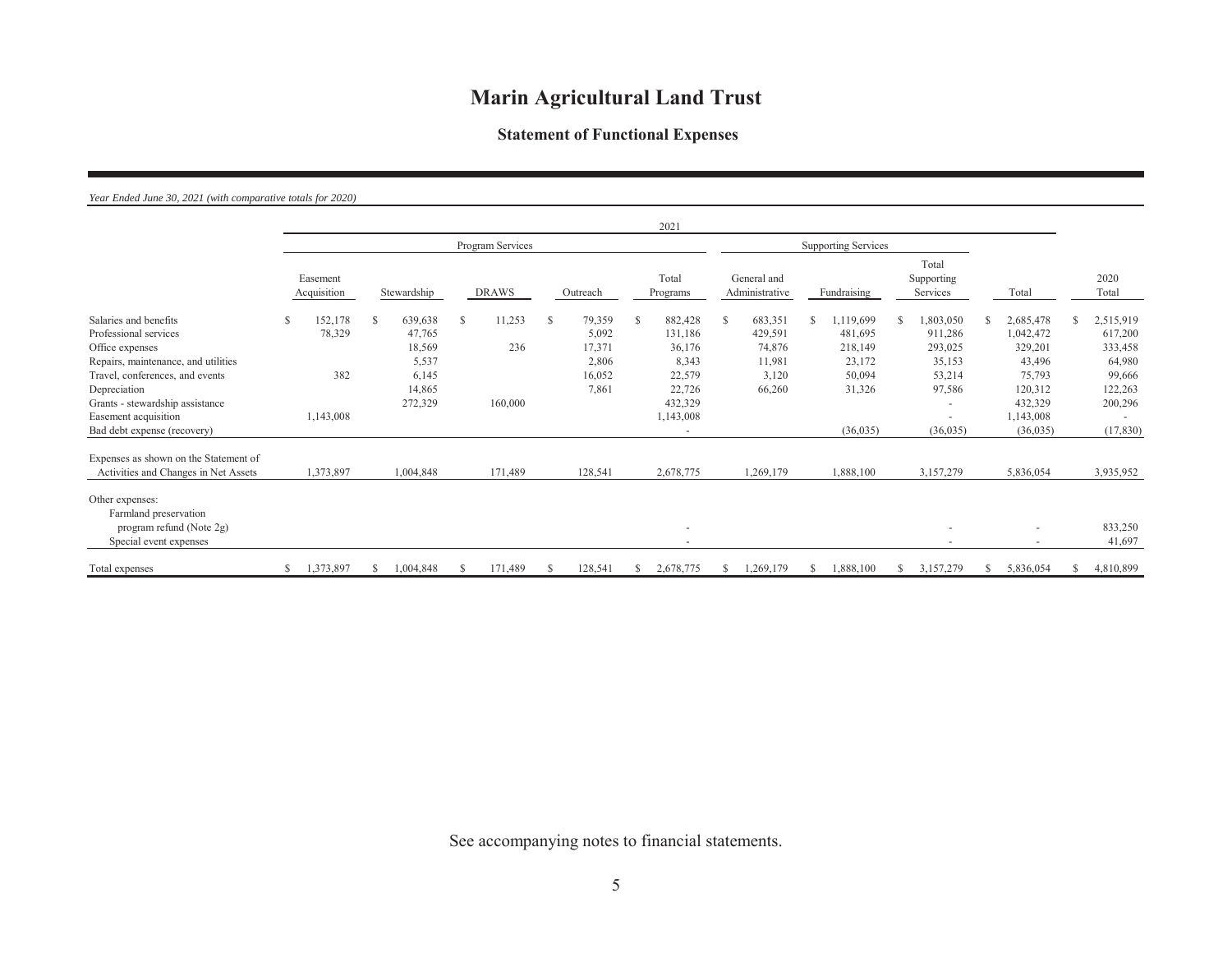### **Statement of Cash Flows**

| Year Ended June 30, 2021 (with comparative totals for 2020) |                                                                       | 2021        | 2020            |
|-------------------------------------------------------------|-----------------------------------------------------------------------|-------------|-----------------|
| <b>Cash Flows from Operating Activities:</b>                |                                                                       |             |                 |
| Change in net assets                                        | \$                                                                    | 2,157,015   | \$<br>1,398,691 |
| Adjustments to reconcile change in net assets to            |                                                                       |             |                 |
| net cash provided by operating activities:                  |                                                                       |             |                 |
| Depreciation                                                |                                                                       | 120,312     | 122,263         |
| Provision for doubtful accounts                             |                                                                       | (36,035)    | (17, 830)       |
| Change in discount related to present value of receivables  |                                                                       | (1,938)     | (85,070)        |
| Net realized and unrealized (gains) losses on investments   |                                                                       | (3,223,804) | 34,677          |
| Cash received from maturities of charitable gifts           |                                                                       |             | 142,487         |
| Change in value of charitable gifts                         |                                                                       |             | (43, 464)       |
| Forgiveness of Paycheck Protection Program loan             |                                                                       | (369, 880)  |                 |
| Changes in assets and liabilities:                          |                                                                       |             |                 |
| Contributions receivable                                    |                                                                       | 1,803,713   | 1,389,484       |
| Prepaid expenses and other assets                           |                                                                       | (24, 538)   | 50,516          |
| Conservation easements                                      |                                                                       | (1)         |                 |
| Accounts payable and accrued expenses                       |                                                                       | 176,562     | 87,007          |
| Deferred revenue                                            |                                                                       |             | (46, 825)       |
| Obligation to fiscal sponsor                                |                                                                       |             | (5,892)         |
|                                                             |                                                                       |             |                 |
| Net cash provided by operating activities                   |                                                                       | 601,406     | 3,026,044       |
| <b>Cash Flows from Investing Activities:</b>                |                                                                       |             |                 |
| Purchases of investments                                    |                                                                       | (8,484,305) | (3,822,606)     |
| Proceeds from sales and maturities of investments           |                                                                       | 8,630,119   | 130,488         |
| Acquisition of property and equipment                       |                                                                       | (4, 452)    | (79, 553)       |
|                                                             |                                                                       |             |                 |
| Net cash provided (used) by investing activities            |                                                                       | 141,362     | (3,771,671)     |
| <b>Cash Flows from Financing Activities:</b>                |                                                                       |             |                 |
| Paycheck protection program loan proceeds                   |                                                                       |             | 369,880         |
|                                                             |                                                                       |             |                 |
| Net cash provided by financing activities                   |                                                                       |             | 369,880         |
| <b>Change in Cash and Cash Equivalents</b>                  |                                                                       | 742,768     | (375, 747)      |
| Cash and Cash Equivalents, beginning of year                |                                                                       | 740,374     | 1,116,121       |
| Cash and Cash Equivalents, end of year                      | $\mathbb{S}% _{t}\left( t\right) \equiv\mathbb{S}_{t}\left( t\right)$ | 1,483,142   | \$<br>740,374   |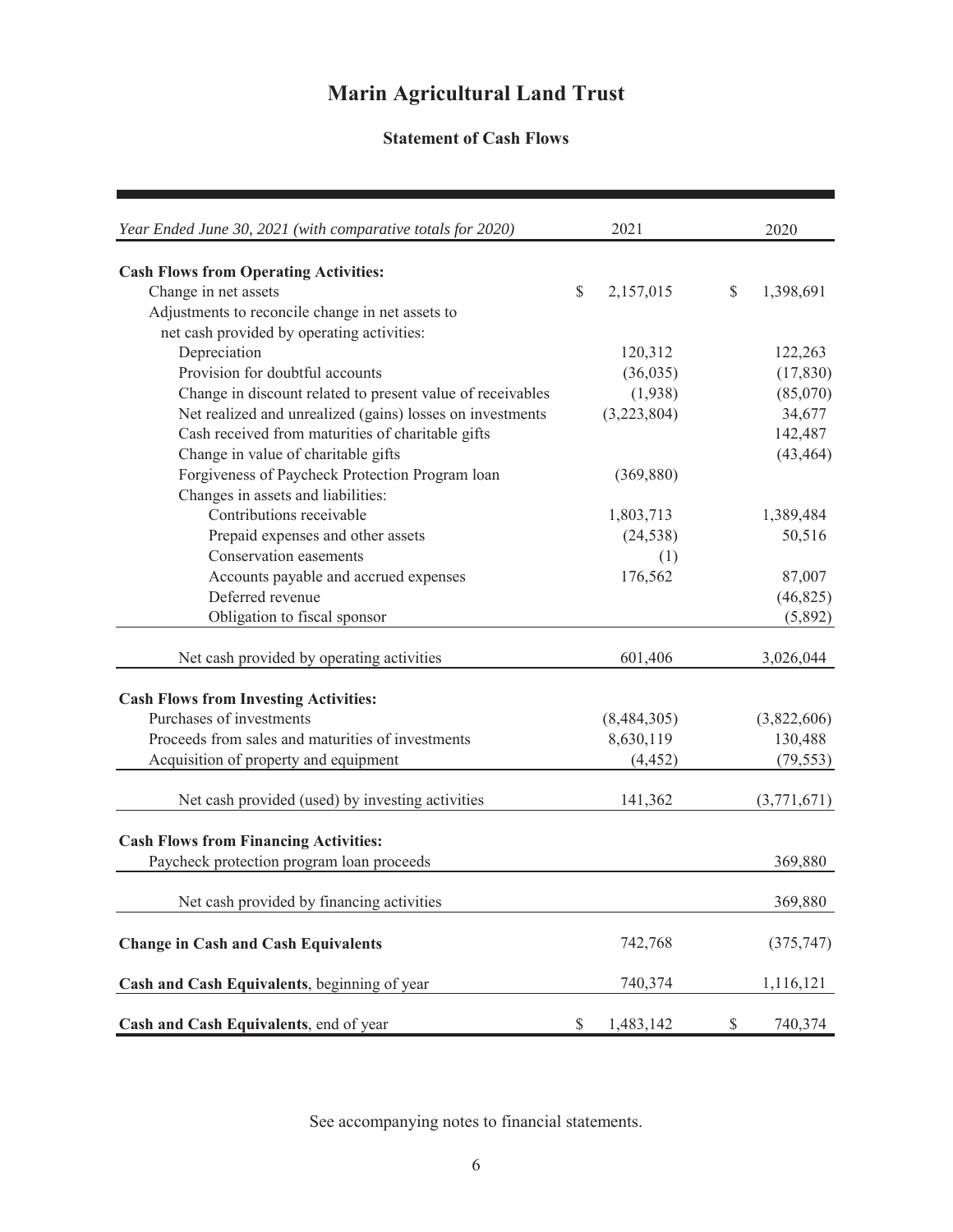#### **Notes to Financial Statements**

#### **Note 1 - Nature of Organization:**

Marin Agricultural Land Trust (MALT) was established as a California nonprofit corporation in 1980 by a coalition of local ranchers and environmentalists to help save Marin County's agricultural land. MALT acquires agricultural conservation easements through voluntary transactions with landowners. After the easements are recorded, landowners are bound by its terms in perpetuity. MALT stewardship staff monitor and enforce each easement annually. Some of the Bay Area's most highly acclaimed dairy products and organic crops are produced on farmland protected by MALT conservation easements, which total over 54,000 acres on 87 family farms and ranches. Additionally, MALT encourages public policies in support of agriculture, and conducts hikes, tours, and lectures relating to agriculture.

In early 2021, in response to the second year of intensifying drought conditions, MALT launched the Drought Resilience and Water Security (DRAWS) initiative to allocate funding and technical assistance to farmers and ranchers to implement conservation practices specific to water development and security. All projects will have a public benefit by ensuring continuing economic agricultural activity in the county and a local source of food.

#### **Note 2 - Summary of Significant Accounting Policies:**

#### a. Basis of Presentation

MALT prepares its financial statements using the accrual basis of accounting in conformity with accounting principles generally accepted in the United States of America (U.S. GAAP). Accordingly, MALT presents information regarding its net assets and activities according to two classes of net assets:

*Net Assets Without Donor Restrictions* - the portion of net assets that is not subject to time or donor-imposed restrictions and available at the discretion of MALT. The Board of Directors has designated \$4,726,851 as a quasi-endowment to support the Stewardship Fund (see Note 9).

*Net Assets With Donor Restrictions -* the portion of net assets that is restricted due to either a time restriction on when the asset will be spent, a purpose restriction imposed by a donor that is not yet completed, or donor endowed funds to be maintained in perpetuity.

#### b. Cash and Cash Equivalents

MALT considers all highly liquid investments with a maturity of three months or less when purchased to be cash equivalents, except for money market accounts held within investment accounts which are held for investment purposes.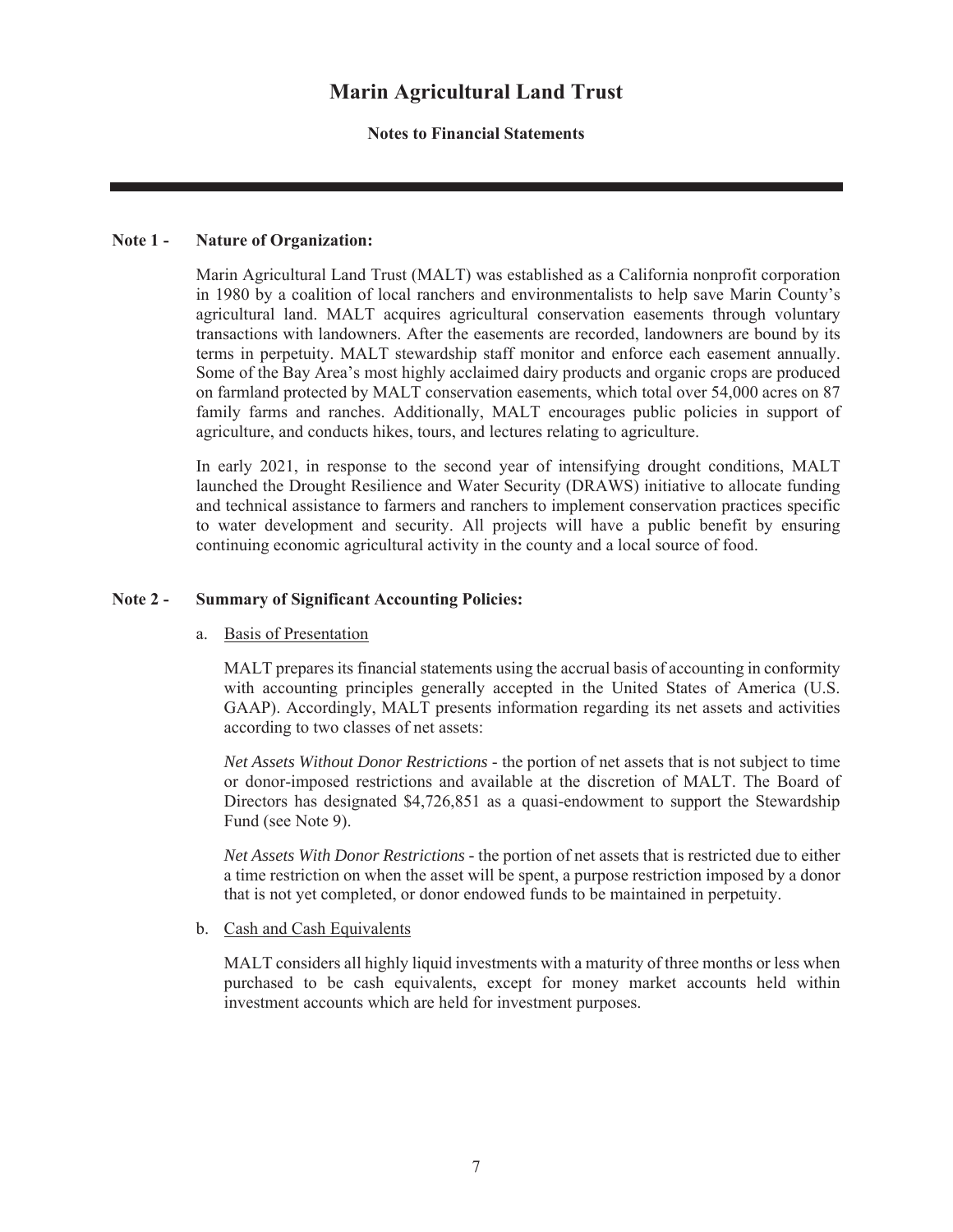#### **Notes to Financial Statements**

#### c. Investments

Investments are carried at estimated fair value on the accompanying Statement of Financial Position. Investments include money market funds, certificates of deposit, and mutual funds. Investments received through gifts are recorded at estimated fair value at the date of contribution. Gains and losses that result from market fluctuations are recognized in the Statement of Activities and Changes in Net Assets in the period such fluctuations occur. Dividend and interest income are accrued when earned.

d. Fair Value Measurements

MALT carries certain assets and liabilities at fair value. Fair value is defined as the price that would be received to sell an asset or paid to transfer a liability in an orderly transaction between market participants at the measurement date. Fair value measurement standards also require MALT to classify these financial instruments into a three-level hierarchy. MALT classifies its financial assets and liabilities according to three levels and maximizes the use of observable inputs and minimizes the use of unobservable inputs when measuring fair value.

- Level 1 Unadjusted quoted market prices in active markets for identical assets or liabilities that MALT has the ability to access at the measurement date.
- Level 2 Observable inputs other than quoted market prices included within Level 1 such as quoted prices for similar assets or liabilities in active markets, or quoted prices for identical or similar assets or liabilities in inactive markets.
- Level 3 Unobservable inputs for assets of liabilities that are uncorroborated by market data.
- e. Revenue Recognition

Grants and contributions are recognized as revenue when received or unconditionally promised. Contributions of assets other than cash are recorded at their estimated fair value on the date the donation is made. Public agency grants are recognized when MALT incurs expenditures related to the required easement transaction or services are rendered.

Contributions expected to be collected in future years, including future interests in charitable lead trusts, are recorded at the present value of estimated future cash flows. Discounts on the future interests are calculated using a rate equal to the approximate investment return applicable to the year in which the unconditional promise is received. Conditional promises to give - that is, those with a measurable performance or other barrier and a right of return - are not recognized until the conditions on which they depend have been met.

MALT estimates the allowance for uncollectible contributions on an annual basis based on past collection experience and current economic conditions.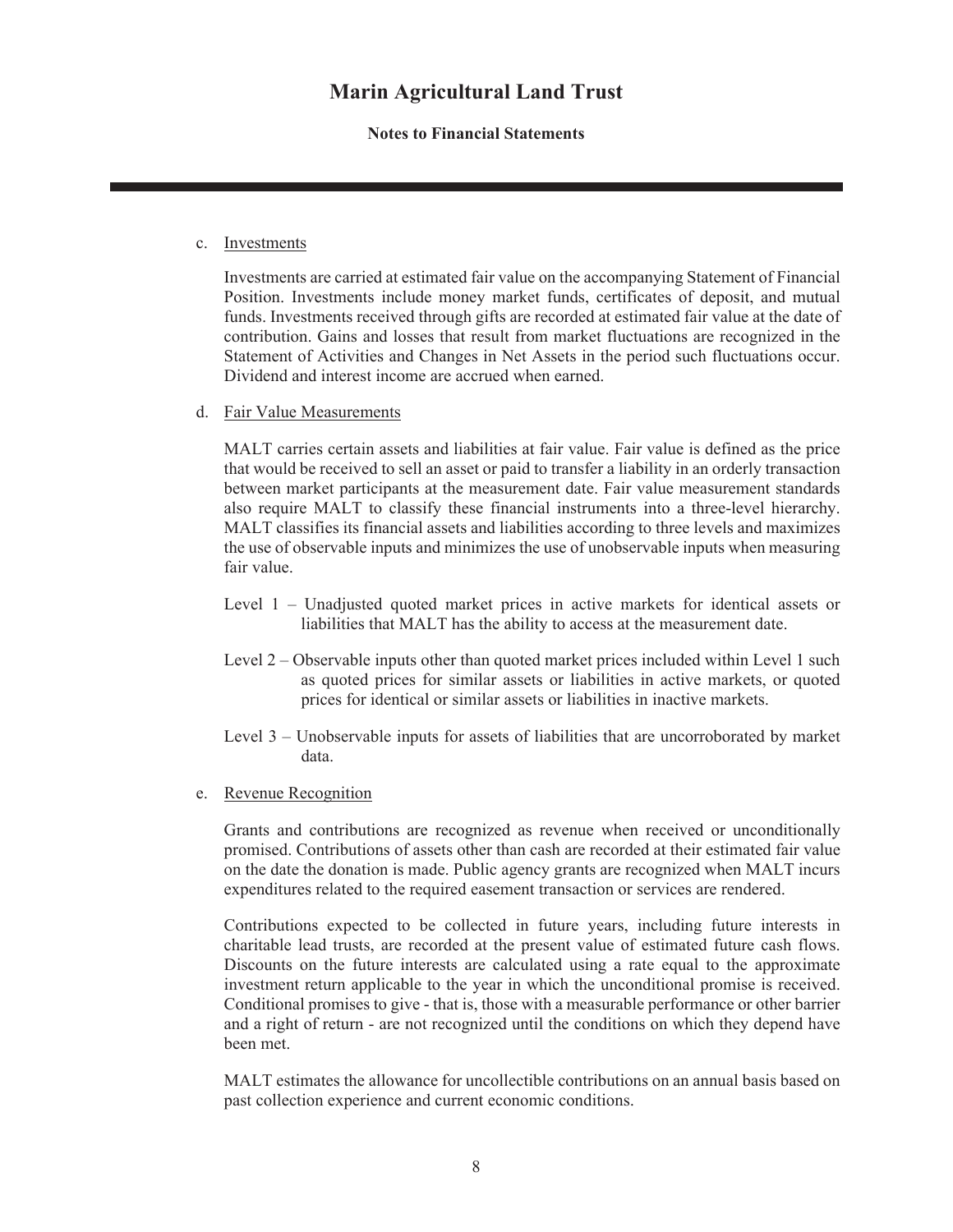#### **Notes to Financial Statements**

MALT classifies gifts of cash and other assets as support with restrictions if received with donor stipulations that limit the use of the contributions. When such donor restrictions expire, that is, when stipulated or implied time restrictions end or purpose restrictions are accomplished, net assets with donor restrictions are reclassified to net assets without donor restrictions and reported in the accompanying Statement of Activities and Changes in Net Assets as net assets released from restrictions. Certain contributions are reported as support without donor restrictions when the restriction is met in the same period in which the contribution is received.

#### f. Property and Equipment

Property and equipment are recorded at cost or, if donated, at fair market value on the date of donation. Depreciation is computed on the straight-line method over the estimated useful lives of the assets. Useful lives range from five to thirty-nine years.

#### g. Conservation Easements

Conservation easements reflect legally enforceable land preservation agreements between landowners and MALT and were created specifically for the purposes of land conservation. MALT's policy is to assign each easement a nominal value of \$1 because it is MALT's intention to hold such easements in perpetuity. During the year of acquisition, public agency grants and contributions received for the acquisition of conservation easements are recorded as revenue while the related expenditures are recorded as expenses in the accompanying Statement of Activities and Changes in Net Assets.

Mandatory Agricultural Use (MAU) Amendments are legally enforceable agreements to amend conservation easements acquired prior to August 2011. MALT's MAU provision states that land must remain in commercial agricultural use in perpetuity regardless of ownership. This provision is added to the easement in exchange for a price which is recorded as a conservation easement expense. Conservation easements acquired in August 2011 and after include the MAU provision as part of the easement transaction, and the value is included in the price of the easement.

MALT purchased a conservation easement totaling \$1,143,008 during the year ended June 30, 2021. There were no conservation easements purchased during the year ended June 30, 2020.

During the year ended June 30, 2020, MALT returned \$833,250 to the Marin County Farmland Preservation Program that had been awarded for the purchase of an easement in December 2016. This expense appears as an other change in net assets on the Statement of Activities and Changes in Net Assets.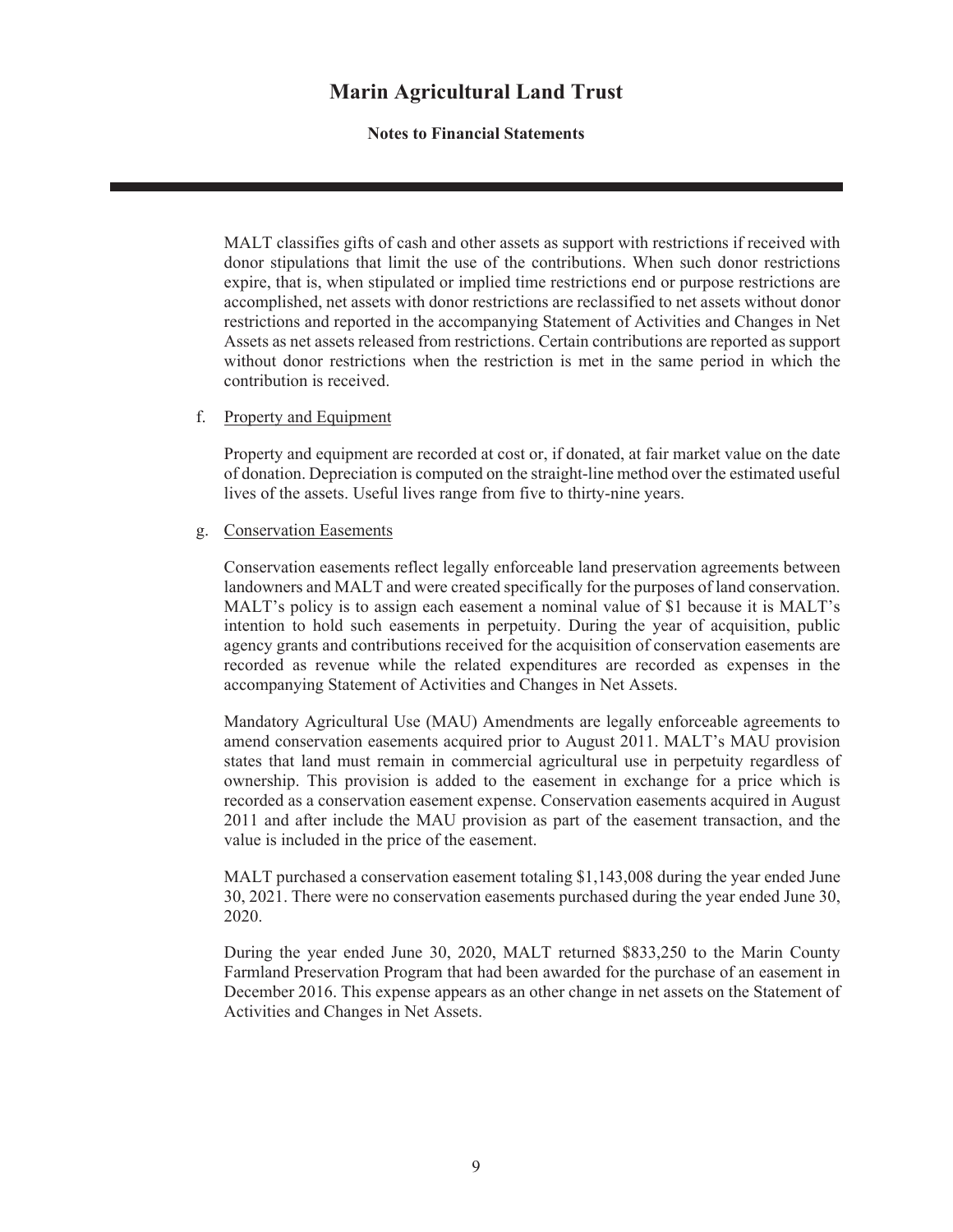#### **Notes to Financial Statements**

#### h. Beneficial Interest in Charitable Trusts

Beneficial interest in charitable trusts include the estimated fair value of various irrevocable charitable trusts. Charitable trust assets are maintained by third parties and invested in a diversified portfolio of mutual funds, stocks, and bonds. MALT records charitable trust assets at the projected future fair value of MALT's vested interest in the underlying assets which is discounted to net present value using an interest rate of 0.07% per annum. On an annual basis, MALT revalues its beneficial interest in each instrument based on the applicable life expectancy tables published by the Internal Revenue Service (IRS).

#### i. Endowments

Endowments include both donor-restricted endowment funds and funds designated by the Board of Directors to function as endowments. MALT follows the guidance of the Financial Accounting Standards Board (FASB) Accounting Standards Codification (ASC) Topic 958-205 *Endowments of Not-for-Profit Organizations – Net Assets Classification of Funds Subject to Enacted Version of the Uniform Prudent Management of Institutional Funds Act (UPMIFA), and Enhanced Disclosures for All Endowment Funds*. The State of California has adopted a version of the UPMIFA as its State Prudent Management of Institutional Funds Act (SPMIFA).

#### *Interpretation of Relevant Law*

The Board of Directors have determined that MALT holds net assets that meet the definition of endowment funds under SPMIFA.

MALT has interpreted UPMIFA as requiring the preservation of the fair value of the original gift as of the gift date of the donor-restricted endowment funds absent explicit donor stipulations to the contrary. As a result of this interpretation, MALT classifies as net assets with perpetual donor restrictions (a) the original value of gifts donated to the permanent endowment, (b) the original value of subsequent gifts to the permanent endowment, and (c) accumulations to the permanent endowment made in accordance with the direction of the applicable donor gift instrument at the time the accumulation is added to the fund. The remaining portion of the donor-restricted endowment fund that is not classified as net assets with perpetual donor restrictions is classified as net assets with time and purpose donor restrictions until those amounts are appropriated for expenditure by MALT in a manner consistent with the standard of prudence prescribed by UPMIFA and SPMIFA.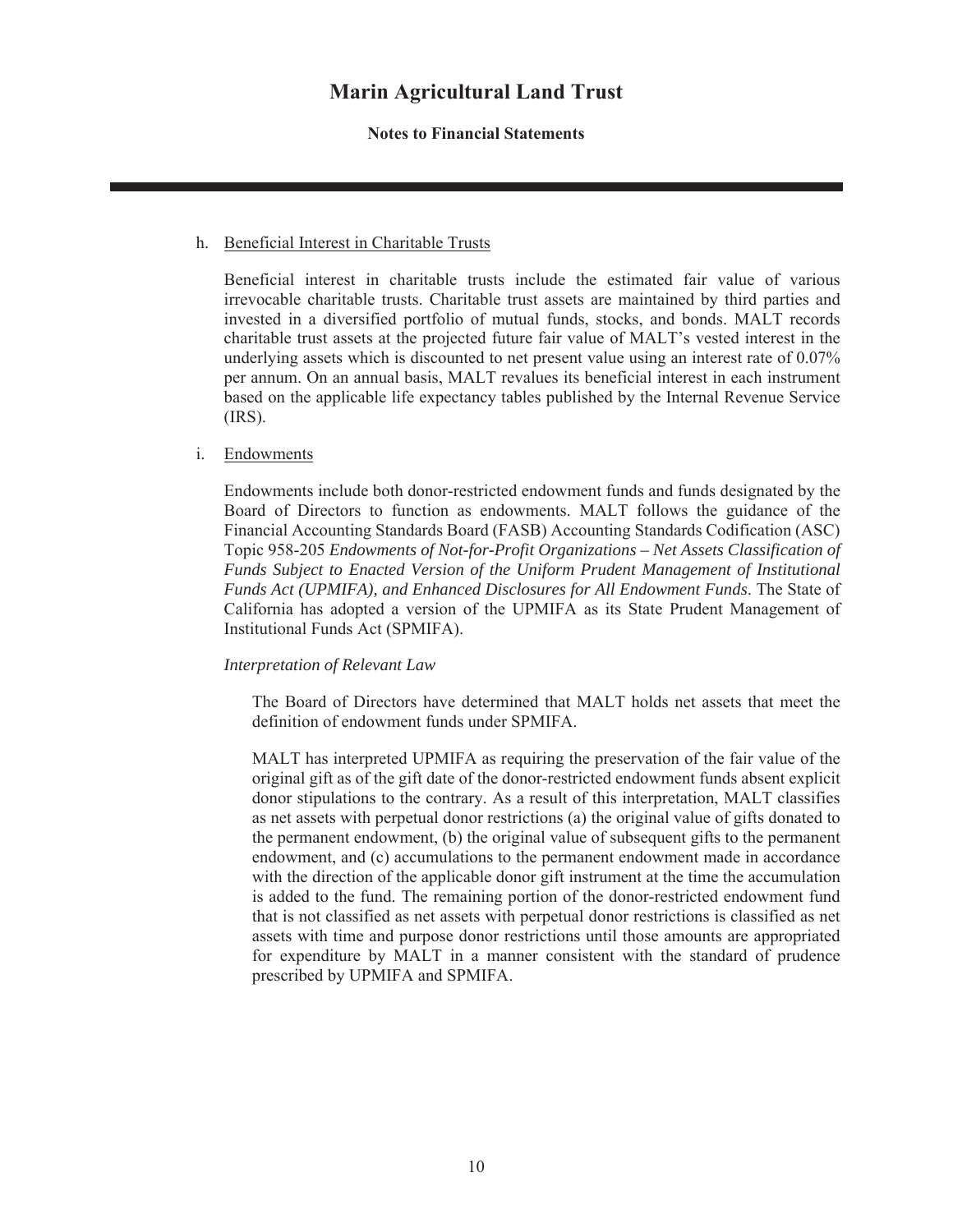**Notes to Financial Statements**

In accordance with SPMIFA, MALT considers the following factors in making a determination to appropriate or accumulate donor-restricted endowment funds: (1) the duration and preservation of the fund, (2) the purposes of MALT and the donorrestricted endowment fund, (3) general economic conditions, (4) the possible effect of inflation and deflation, (5) the expected total return from income and the appreciation of investments, (6) other resources of MALT, and (7) the investment policies of MALT.

From time to time, the fair value of the assets associated with individual donor restricted endowment funds may fall below historical gift value. There are no underwater endowment funds as of June 30, 2021.

#### *Investment and Spending Policies*

MALT has adopted investment and spending policies for endowment assets that attempt to provide a predictable stream of funding to programs supported by its endowment while seeking to maintain the purchasing power of the endowment assets. Endowment assets are invested in a manner that is intended to (1) produce results that approximate the price and yield results of the general market conditions (2) subject MALT to a moderate level of investment risk and (3) maintain sufficient liquidity to meet planned expenditures. To satisfy its long-term rate-of-return objectives, MALT relies on a total return strategy in which investment returns are achieved through both capital appreciation (realized and unrealized) and current yield (interest and dividends). MALT targets a diversified asset allocation that places a greater emphasis on equity-based investments (mutual funds) to achieve its long-term return objectives within prudent risk constraints. Prior to the year ended June 30, 2019, MALT suspended its policy of appropriating for distribution an amount equal to or less than 3.5% of the average value of the total fund investments for the most recent twelve calendar quarters in order to increase total endowment assets. However, funds without donor restrictions may be transferred for expenditure monthly; amounts from funds with perpetual donor restrictions in excess of their historical gift value may be transferred for expenditure semi-annually or as otherwise directed by the donor. The Board may direct the transfer of funds without donor restrictions in excess of a target balance to other MALT purposes.

#### j. Functional Expense Allocations

The costs of providing MALT's various programs and other activities have been summarized on a functional basis in the Statement of Activities and Changes in Net Assets. Accordingly, salaries and benefits are allocated among program services, general and administrative, and fundraising based on an allocation of employee time. Expenses incurred directly by a department are coded directly to that department. Shared facility costs such as utilities and repair and maintenance among others are allocated based on square footage. Shared operating costs such as office supplies and postage are allocated based on staffing levels.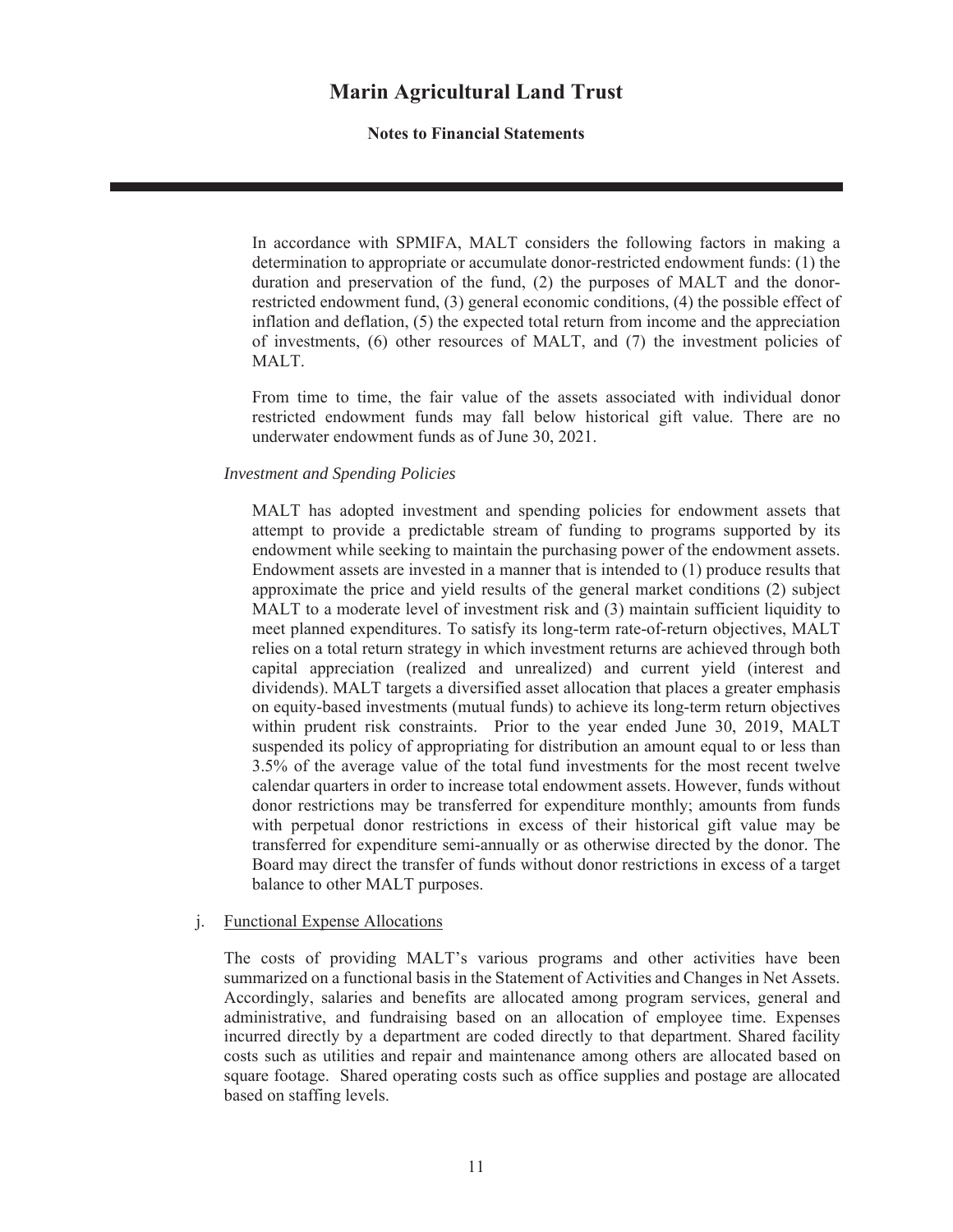#### **Notes to Financial Statements**

#### k. Use of Estimates

The preparation of financial statements in conformity with U.S. GAAP requires management to make estimates and assumptions that affect certain reported amounts and disclosures. Accordingly, actual results could differ from those estimates.

#### l. Comparative Financial Statements and Reclassification

The financial statements include certain prior year summarized comparative information in total but not by net asset class. Such information does not include sufficient detail to constitute a presentation in conformity with U.S. GAAP. Accordingly, such information should be read in conjunction with the Center's financial statements for the year ended June 30, 2020 from which the summarized information is derived.

Certain reclassifications have been made to the 2020 financial statements to conform to the 2021 presentation. The reclassifications had no impact on net assets or the change in net assets.

#### m. Tax Exempt Status

MALT has received notification from the IRS and the State of California that it qualifies for tax-exempt status under Section  $501(c)(3)$  of the Internal Revenue Code and Section 23701(d) of the California Revenue and Taxation Code. Contributions to MALT are deductible as allowed under the applicable tax code.

As of June 30, 2021, management evaluated MALT's tax positions and concluded that MALT had maintained its tax-exempt status and had not taken uncertain tax positions that required adjustment to the financial statements. Therefore, no provision or liability for income taxes has been included in the financial statements.

n. Recent Accounting Pronouncements

#### *Pronouncements Effective in the Future*

In January 2018, the FASB issued ASU 2018-01, *Leases (Topic 842): Land Easement Practical Expedient for Transition to Topic 842.* The amendments in the update provide an optional transition practical expedient under Topic 842 not to evaluate existing or expired land easements that were not previously accounted for as leases under the current lease guidance in Topic 840. An entity that elects this practical expedient should evaluate new or modified land easements under Topic 842 beginning at the date that the entity adopts Topic 842, which will be effective for MALT for its fiscal year ending June 30, 2023. An entity that does not elect this practical expedient should evaluate all existing or expired land easements in connection with the adoption of the new lease requirement in Topic 842 to assess whether they meet the definition of a lease. MALT is currently evaluating the impact of this pronouncement on its financial statements.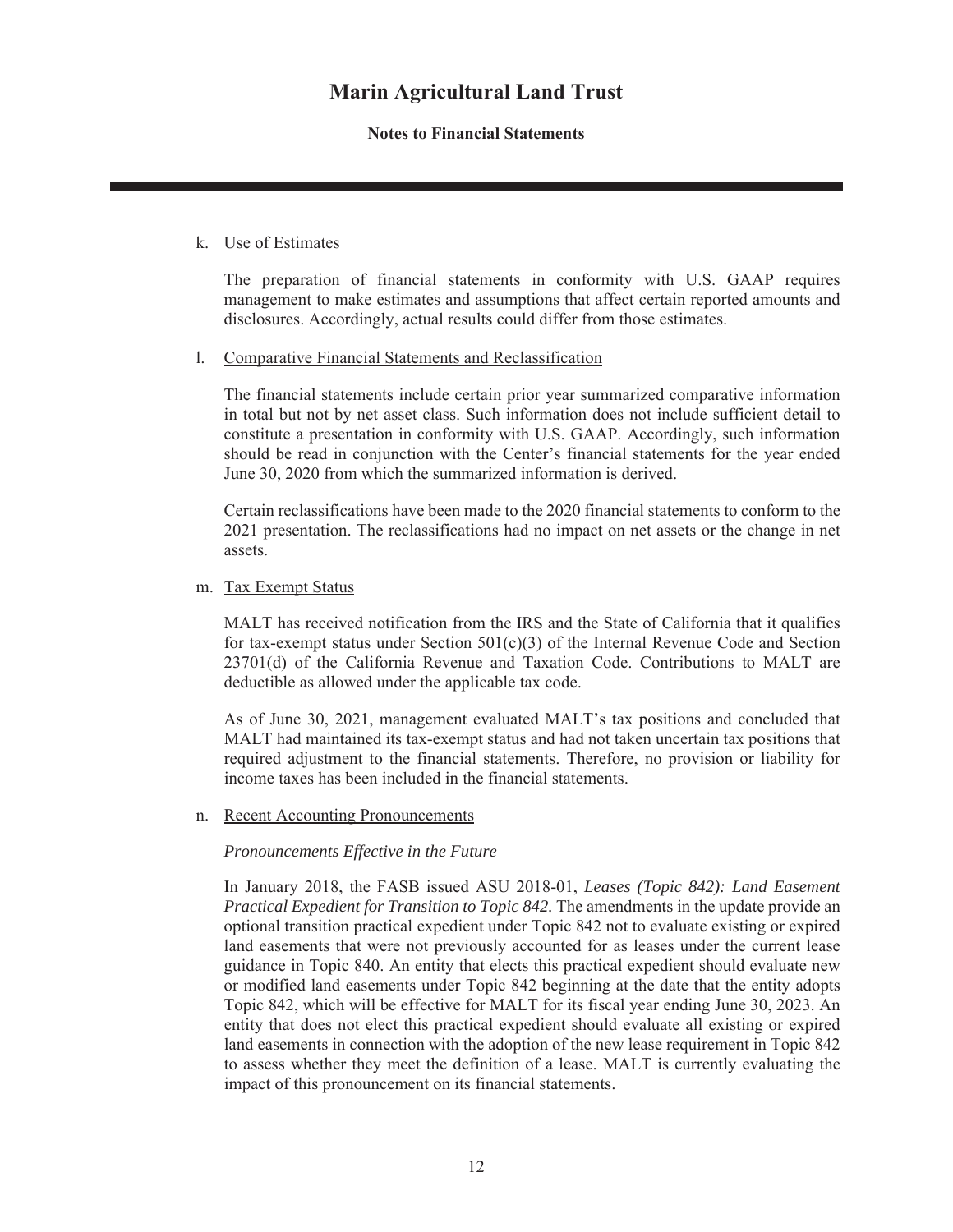#### **Notes to Financial Statements**

In August 2018, the FASB issued ASU 2018-13, *Disclosure Framework - Changes to the Disclosure Requirements for Fair Value Measurement (Topic 820)*. The ASU removes the requirements for disclosing transfers between Levels 1 and 2 as well as the valuation processes for Level 3 fair value measurements. In lieu of a rollforward for Level 3 fair value measurements, a nonpublic entity is required to disclose transfers into and out of Level 3 as well as purchases and issues of Level 3 assets and liabilities. It clarifies that the measurement uncertainty disclosure is to communicate information about the uncertainty in measurement as of the reporting date. The amendments in the update are effective for MALT for its fiscal year ending June 30, 2022. MALT is currently evaluating the impact of this pronouncement on its financial statements.

#### o. Subsequent Events

MALT evaluated subsequent events with respect to the financial statements for the year ended June 30, 2021 through February 25, 2022, the date these financial statements were available to be issued, and has determined that no adjustments are necessary to the amounts reported in the accompanying financial statements nor have any subsequent events occurred, the nature of which would require disclosure.

#### **Note 3 - Contributions Receivable, Net:**

Contributions receivable are expected to be collected as follows at June 30:

|                                          |    | 2021    |              | 2020      |
|------------------------------------------|----|---------|--------------|-----------|
| Less than one year                       | \$ | 280,142 | <sup>S</sup> | 1,833,255 |
| One to five years                        |    | 123,100 |              | 373,700   |
|                                          |    | 403,242 |              | 2,206,955 |
| Less unamortized discount                |    | (276)   |              | (2,214)   |
| Less allowance for uncollectible amounts |    | (8,059) |              | (44, 094) |
|                                          | S  | 394,907 | S            | 2,160,647 |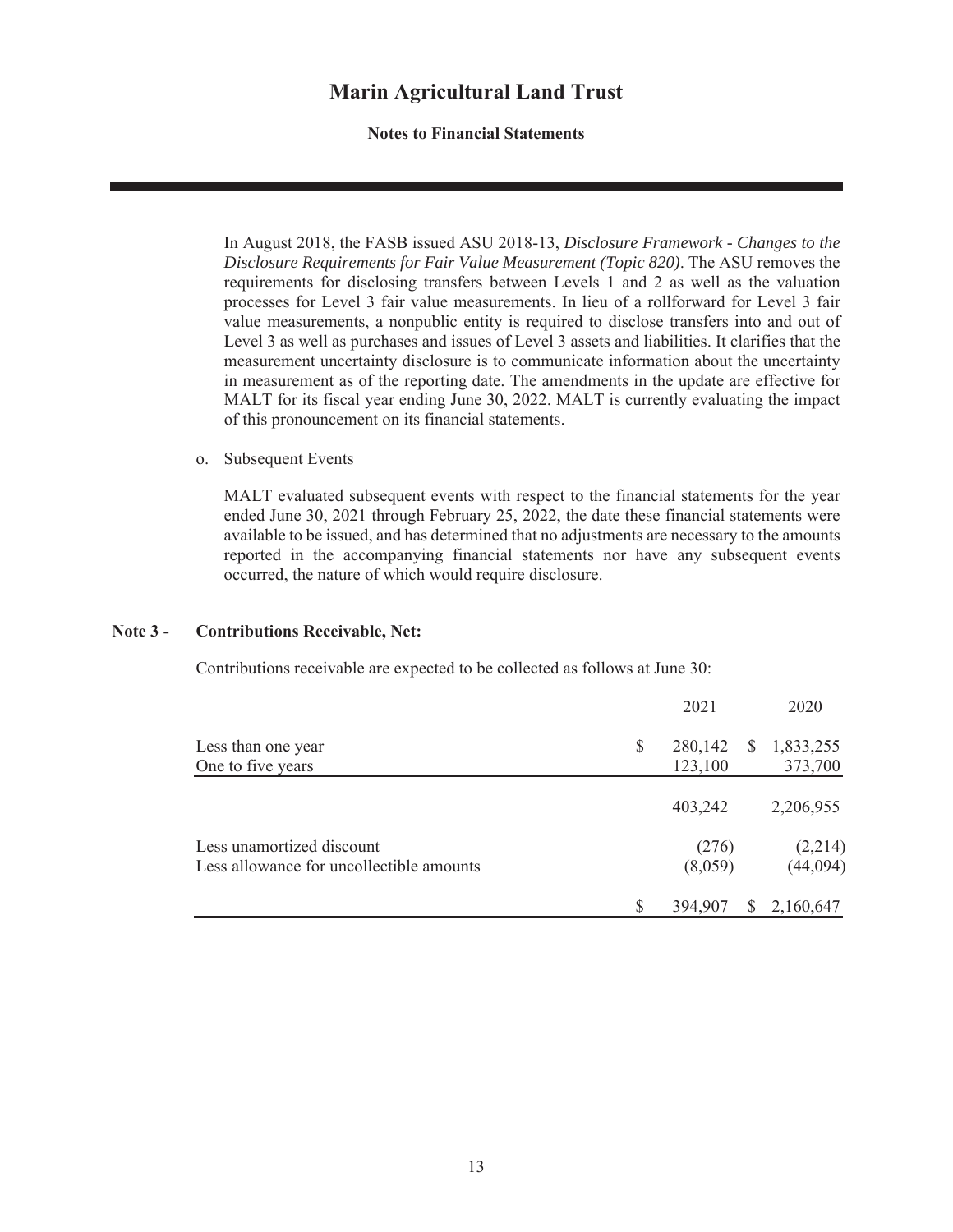#### **Notes to Financial Statements**

#### **Note 4 - Investments and Fair Value Measurements:**

#### *Investments:*

Investments consisted of the following at June 30:

|                           | 2021       | 2020                          |
|---------------------------|------------|-------------------------------|
| Money market accounts     |            | $$3,702,850 \quad $3,603,868$ |
| Mutual funds – bonds      | 11,951,716 | 11,316,821                    |
| Mutual funds $-$ equities | 11,318,241 | 8,974,128                     |
|                           |            |                               |
|                           |            | $$26,972,807$ $$23,894,817$   |

Investment income, net consisted of the following for the years ended June 30:

|                                                                      | 2021            | 2020                |
|----------------------------------------------------------------------|-----------------|---------------------|
| Net realized and unrealized gains (losses)<br>Interest and dividends | 338,511         | (34,677)<br>502,640 |
|                                                                      | $$3,562,315$ \; | 467,963             |

*Fair Value Measurement:*

Investments held at year end include money market funds and mutual funds that are held at fair value and classified as Level 1. MALT also holds charitable trust assets of \$497,229 that are classified as Level 2.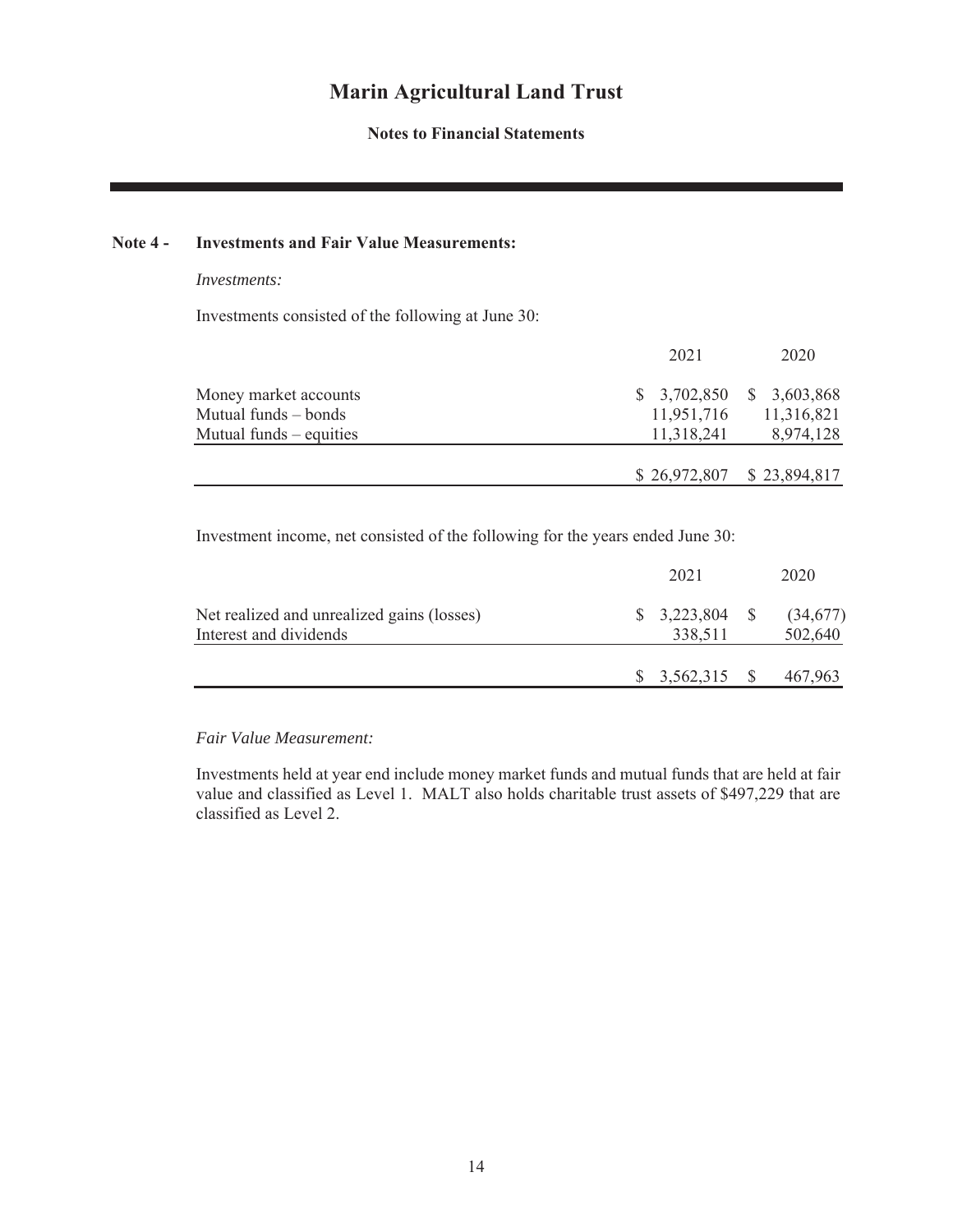#### **Notes to Financial Statements**

#### **Note 5 - Property and Equipment:**

Property and equipment consist of the following at June 30:

|                                  |   | 2021       |               | 2020       |
|----------------------------------|---|------------|---------------|------------|
| Land                             | S | 462,582    | <sup>\$</sup> | 462,582    |
| Office building and improvements |   | 1,314,377  |               | 1,309,924  |
| Furnishings and equipment        |   | 258,514    |               | 258,514    |
| Website and software             |   | 224,283    |               | 224,283    |
| Vehicles                         |   | 97,679     |               | 106,336    |
|                                  |   | 2,357,435  |               | 2,361,639  |
| Less: accumulated depreciation   |   | (861, 397) |               | (749, 741) |
|                                  |   | 1,496,038  |               | 1,611,898  |
|                                  |   |            |               |            |

Depreciation expense was \$120,312 and \$122,263 for the years ended June 30, 2021 and 2020, respectively.

#### **Note 6 - Charitable Trust Assets:**

Charitable trust assets include MALT's beneficial interest in irrevocable charitable remainder unitrusts and charitable gift annuities.

Charitable trust assets consist of the following as of June 30:

|                                                             | 2021                  | 2020               |
|-------------------------------------------------------------|-----------------------|--------------------|
| Charitable remainder unitrusts<br>Charitable gift annuities | 357,691 \$<br>139,538 | 357,691<br>139,538 |
|                                                             | 497,229               | 497,229            |

Each charitable trust requires periodic distributions to designated primary beneficiaries over a period of time. These distributions are based on the value of the gift instruments' underlying assets and its earnings. Following the passing of the specified individuals, a percentage of the remaining principal will be distributed to MALT.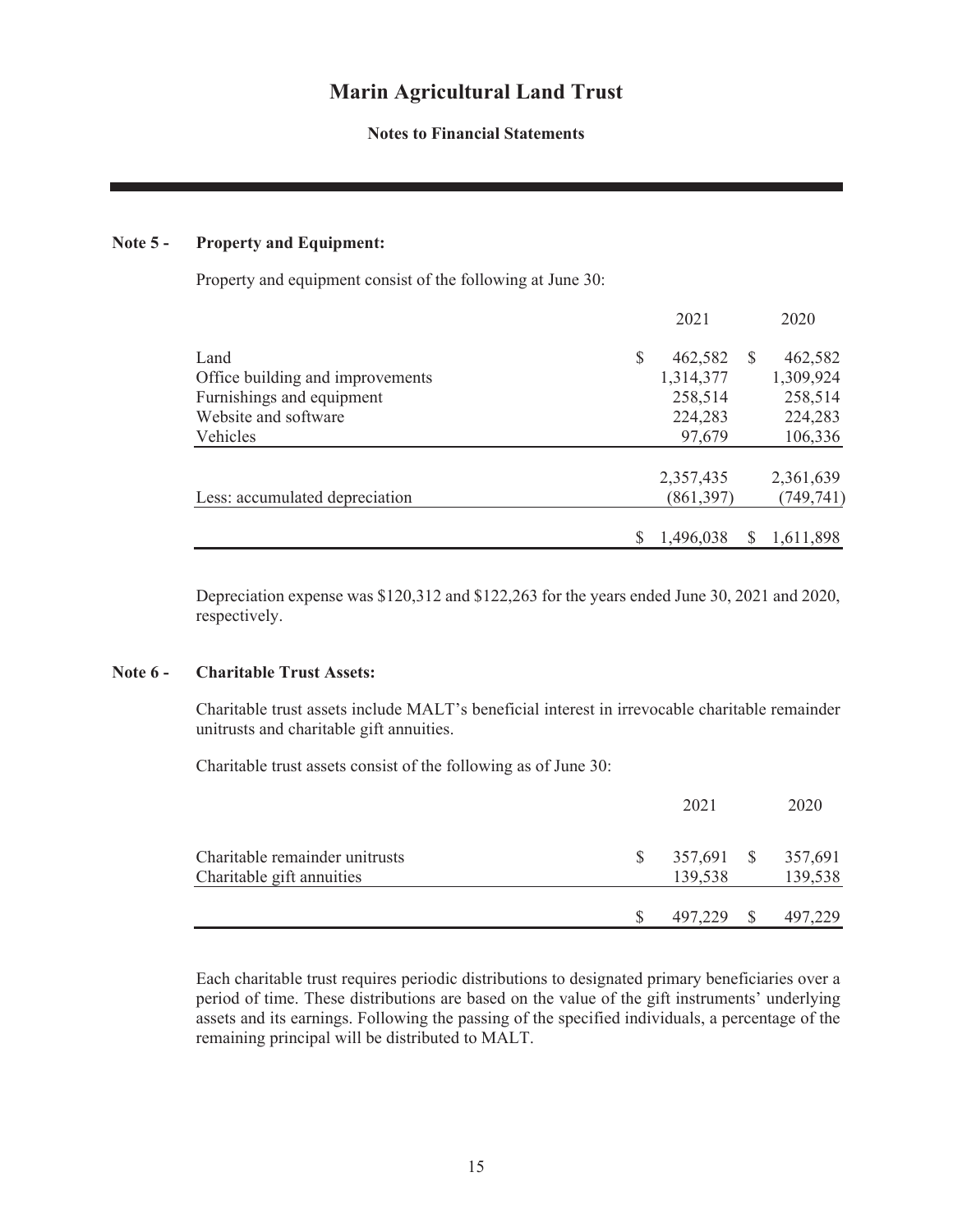**Notes to Financial Statements**

Assets associated with charitable trusts consist primarily of cash equivalents, equities and fixed income securities. The change in the estimated value of MALT's beneficial interest in charitable trust assets is reflected on the Statement of Activities and Changes in Net Assets.

#### **Note 7 - Loan Payable:**

MALT received loan proceeds in the amount of \$369,880 with a maturity date of May 15, 2022 under the Paycheck Protection Program (PPP). The PPP, established as part of the Coronavirus Aid, Relief and Economic Security Act (CARES Act), provided loans to qualifying business. The loans and accrued interest may be forgivable as long as MALT uses the loan proceeds for eligible purposes, including payroll, benefits, rent and utilities, and maintains its payroll and other personnel related levels. The amount of loan forgiveness will be reduced if certain requirements are not met. The unforgiven portion of the PPP loan is payable over two years at an interest rate of 1%. On June 14, 2021, MALT received notice of full forgiveness of the loan which is reflected on the Statement of Activities and Changes in Net Assets.

#### **Note 8 - Net Assets with Donor Restrictions:**

Net assets with donor restrictions were as follows as of June 30:

|                                     |               | 2021         |              | 2020         |
|-------------------------------------|---------------|--------------|--------------|--------------|
| Time and purpose restrictions:      |               |              |              |              |
| Stewardship endowment               | $\mathcal{S}$ | 5,364,157    | <sup>S</sup> | 3,163,411    |
| Red-legged frog mitigation          |               | 1,012,963    |              | 660,462      |
| Easement acquisition                |               |              |              | 505,450      |
| Strategic plan initiatives          |               | 1,000,000    |              | 1,000,000    |
| <b>DRAWS</b>                        |               | 80,549       |              |              |
| Other purposes                      |               | 15,398       |              | 182,194      |
| Charitable trust assets             |               | 497,229      |              | 497,229      |
| With time restrictions              |               | 402,969      |              | 2,056,247    |
|                                     |               |              |              |              |
| Total time and purpose restrictions |               | 8,373,265    |              | 8,064,993    |
| Perpetual restrictions:             |               |              |              |              |
| Stewardship endowment               |               | 4,418,353    |              | 4,418,353    |
| Red-legged frog mitigation          |               | 550,000      |              | 550,000      |
|                                     |               |              |              |              |
| Total perpetual restrictions        |               | 4,968,353    |              | 4,968,353    |
|                                     |               | \$13,341,618 |              | \$13,033,346 |
|                                     |               |              |              |              |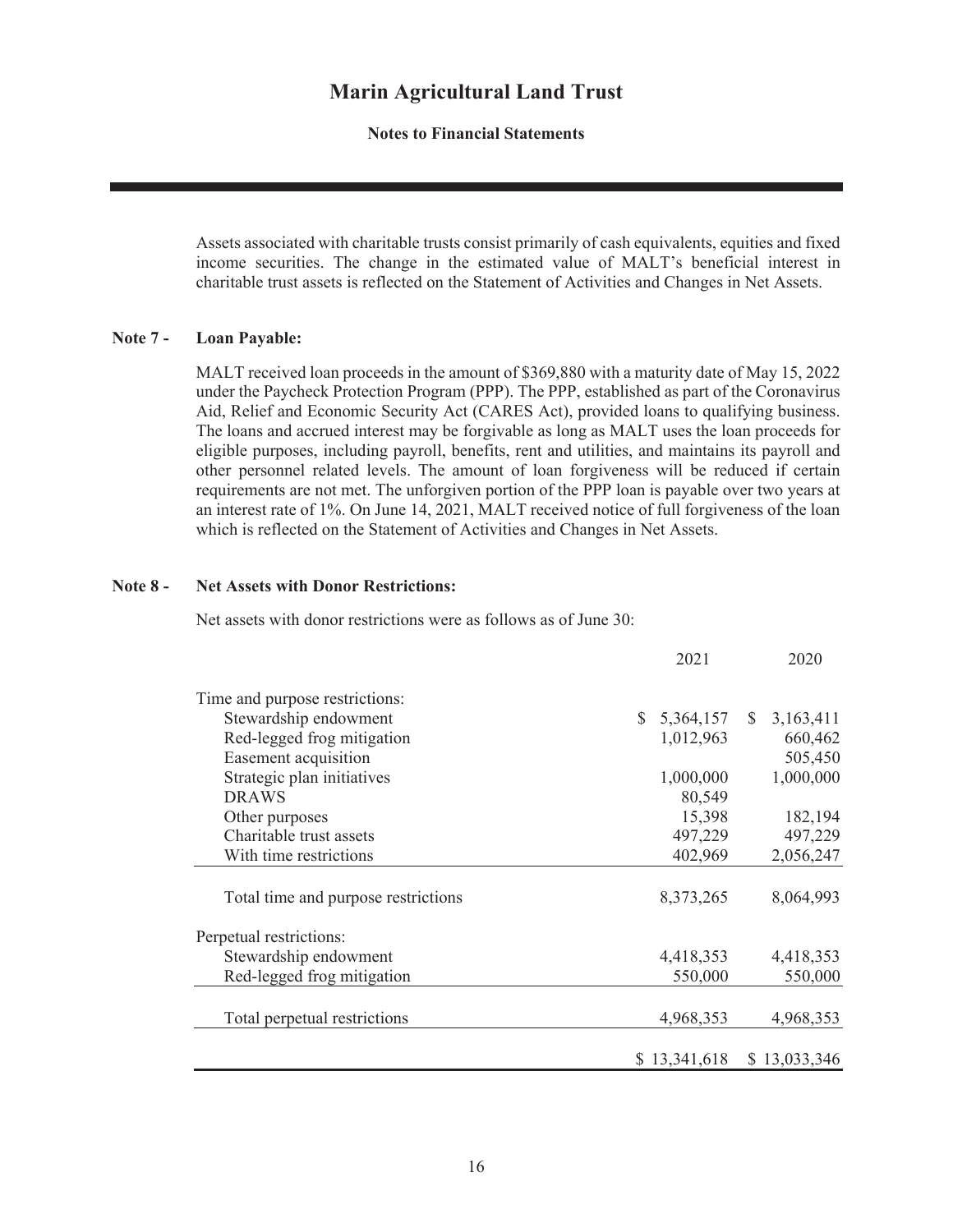#### **Notes to Financial Statements**

Net assets released from time and purpose restrictions were as follows during the year ended June 30:

|                                 |   | 2021      | 2020        |
|---------------------------------|---|-----------|-------------|
| Easement acquisition            | S | 627,917   |             |
| Red-legged frog mitigation      |   | 1,499     | 3,032       |
| <b>DRAWS</b>                    |   | 172,101   |             |
| Other purposes                  |   | 178,596   | 6,459       |
| Maturities of charitable trusts |   |           | 142,487     |
| With time restrictions          |   | 1,654,214 | 1,314,684   |
|                                 |   |           |             |
|                                 |   | 2,634,327 | \$1,466,662 |

In a prior year, MALT received a contribution of \$810,000 for the 204-acre red-legged frog mitigation area of the Barboni Home Ranch easement. The donor required MALT to maintain in perpetuity \$550,000 and utilize the related income and corpus as necessary for the red-legged frog mitigation. The remainder of \$260,000 held in net assets with time and purpose donor restrictions will be used for other operating expenses of the mitigation. MALT allocates related expenses as expenses are incurred but does not apply a spending policy to these funds.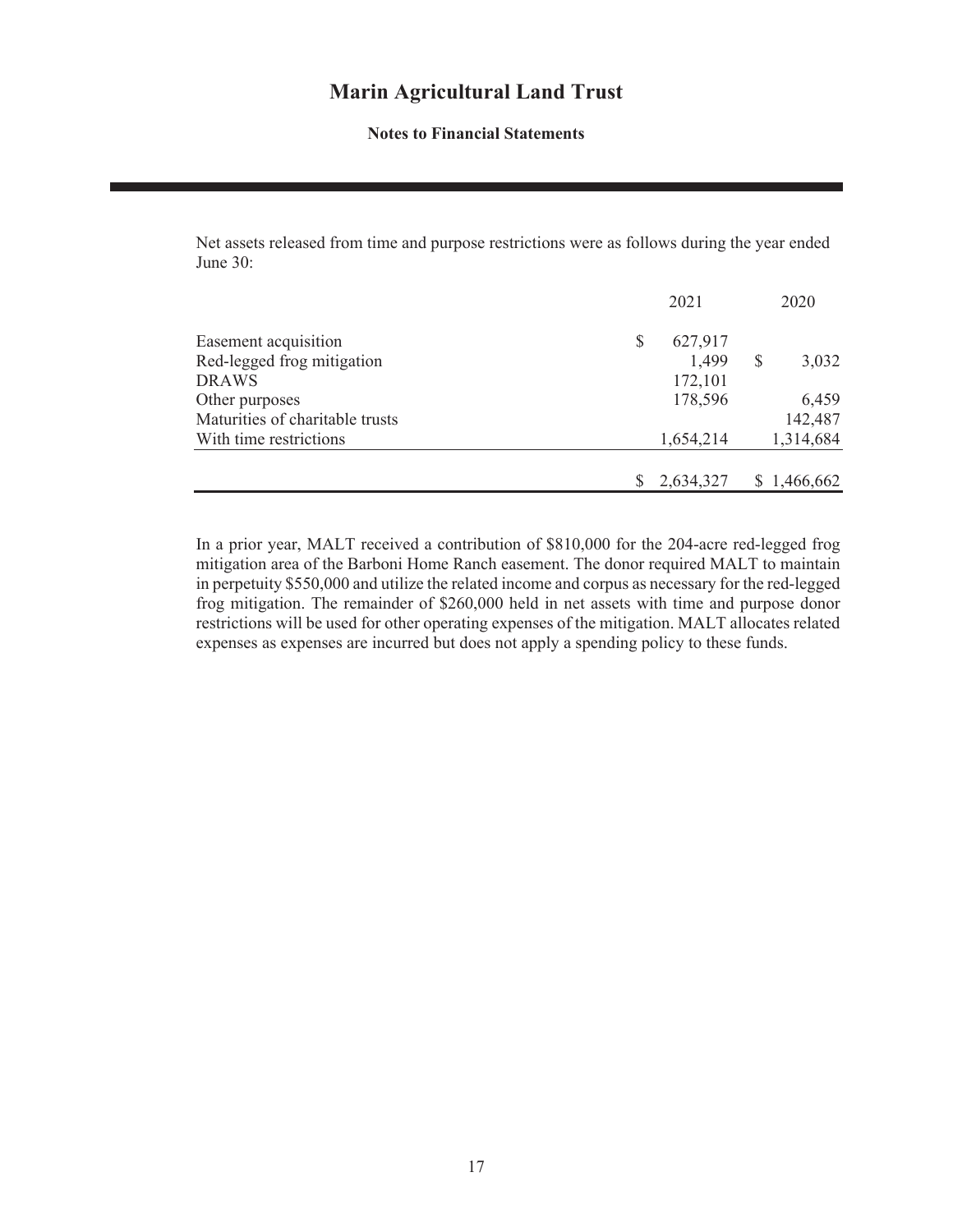### **Notes to Financial Statements**

### **Note 9 - Endowment:**

Changes in endowment net assets for the years ended June 30, 2021 and 2020 are summarized as follows:

|                                        | <b>Without Donor</b> |                        | <b>With Donor Restrictions</b> |                 |    |             |              |              |
|----------------------------------------|----------------------|------------------------|--------------------------------|-----------------|----|-------------|--------------|--------------|
|                                        |                      | Restrictions           |                                | Time or Purpose |    | Perpetuity  |              | Total        |
| Endowment net assets,<br>June 30, 2019 | \$                   | 3,082,664 \$ 3,166,574 |                                |                 | \$ | 4,418,353   | <sup>S</sup> | 10,667,591   |
| Contributions                          |                      | 394,480                |                                |                 |    |             |              | 394,480      |
| Interest and dividends                 |                      | 80,057                 |                                | 194,459         |    |             |              | 274,516      |
| Net realized and unrealized<br>losses  |                      | (41, 452)              |                                | (197, 622)      |    |             |              | (239, 074)   |
| Appropriation to operating<br>fund     |                      | (26, 772)              |                                |                 |    |             |              | (26, 772)    |
| Endowment net assets,                  |                      |                        |                                |                 |    |             |              |              |
| June 30, 2020                          |                      | 3,488,977              |                                | 3,163,411       |    | 4,418,353   |              | 11,070,741   |
| Contributions                          |                      | 242,028                |                                |                 |    |             |              | 242,028      |
| Interest and dividends                 |                      | 66,477                 |                                | 140,464         |    |             |              | 206,941      |
| Net realized and unrealized<br>gains   |                      | 931,326                |                                | 2,060,282       |    |             |              | 2,991,608    |
| Appropriation to operating             |                      |                        |                                |                 |    |             |              |              |
| fund                                   |                      | (1,957)                |                                |                 |    |             |              | (1,957)      |
| Endowment net assets,                  |                      |                        |                                |                 |    |             |              |              |
| June 30, 2021                          | \$                   | 4,726,851              |                                | \$5,364,157     |    | \$4,418,353 |              | \$14,509,361 |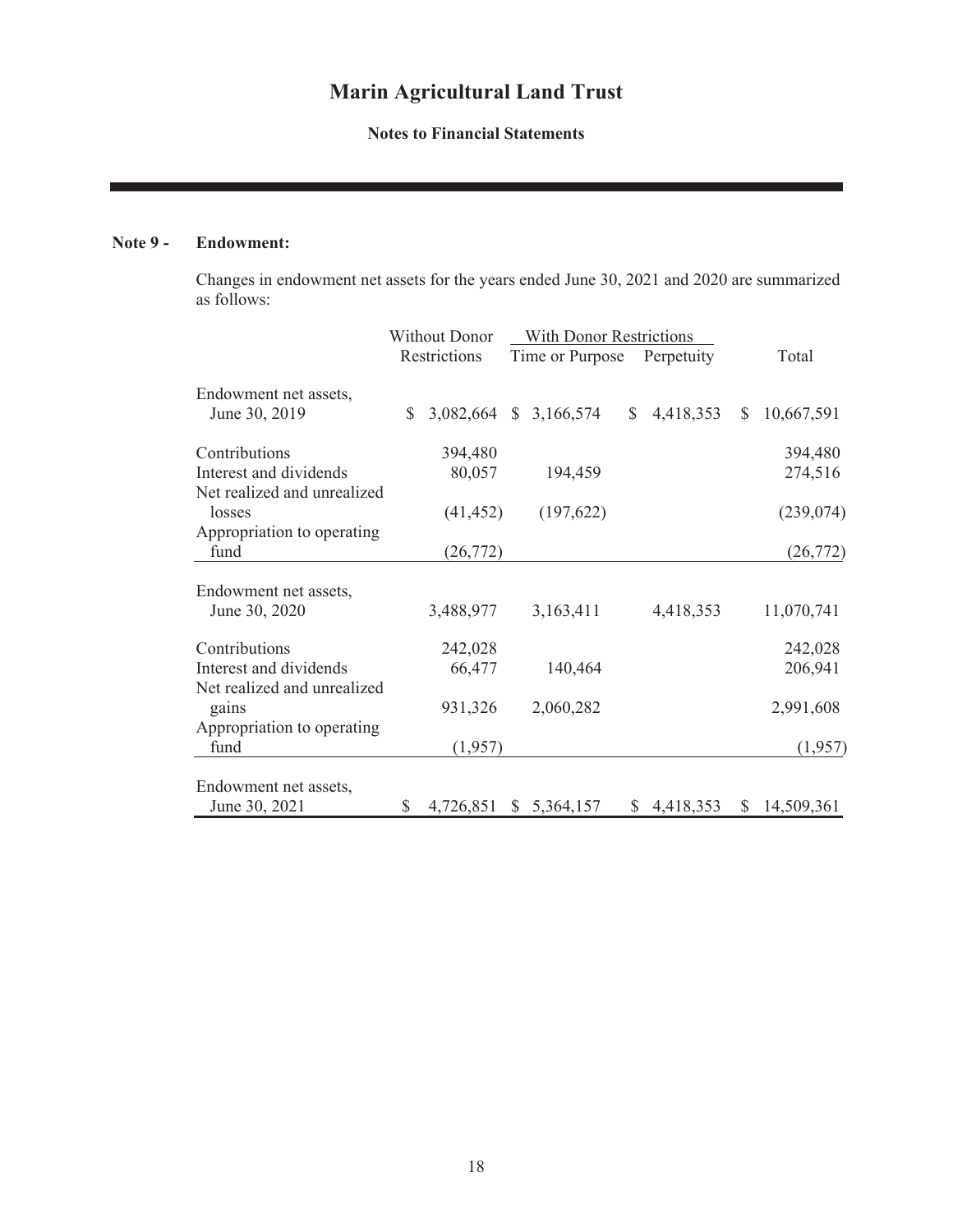**Notes to Financial Statements**

#### **Note 10 - Availability of Financial Assets and Liquidity:**

MALT's financial assets available within one year for general expenditures are as follows:

| Financial assets at June 30, 2021                       |                |
|---------------------------------------------------------|----------------|
| Cash and cash equivalents                               | 1,483,142      |
| Investments                                             | 26,972,807     |
| Contributions receivable, net                           | 394,907        |
| Beneficial interest in charitable gifts                 | 497,229        |
| Total financial assets                                  | 29,348,085     |
| Less amounts not available to be used within one year:  |                |
| Contributions receivables collectible beyond one year   | (123,100)      |
| Beneficial interest in charitable gifts                 | (497, 229)     |
| Perpetual restrictions                                  | (4,968,353)    |
| Endowment earnings                                      | (5,364,157)    |
| Other net assets with donor restrictions, net of        |                |
| estimated releases \$622,478                            | (1,766,301)    |
| Board designated quasi-endowment funds                  | (4,726,851)    |
|                                                         | (17, 445, 991) |
| Financial assets available to meet general expenditures |                |
| within one year                                         | \$11,902,094   |

MALT maintains an operating reserve of approximately 90 days of operating expenses (approximately \$1,300,000). As part of its liquidity plan, excess cash is invested in short-term investments, including money market accounts. Board-designated funds could be drawn upon if the board approved the action.

#### **Note 11 - Retirement Plan:**

MALT established a 403(b)(7) Retirement Plan by which individual employees may, through salary reduction payments, make pre-tax contributions to a self-directed custodial account in which dividends, interest, capital gain, and other earnings accumulate. Employees are eligible for employer contributions, which are discretionary, after two years of service. Employer contributions to employee retirement plans amounted to \$84,867 and \$68,654 for the years ended June 30, 2021 and 2020, respectively.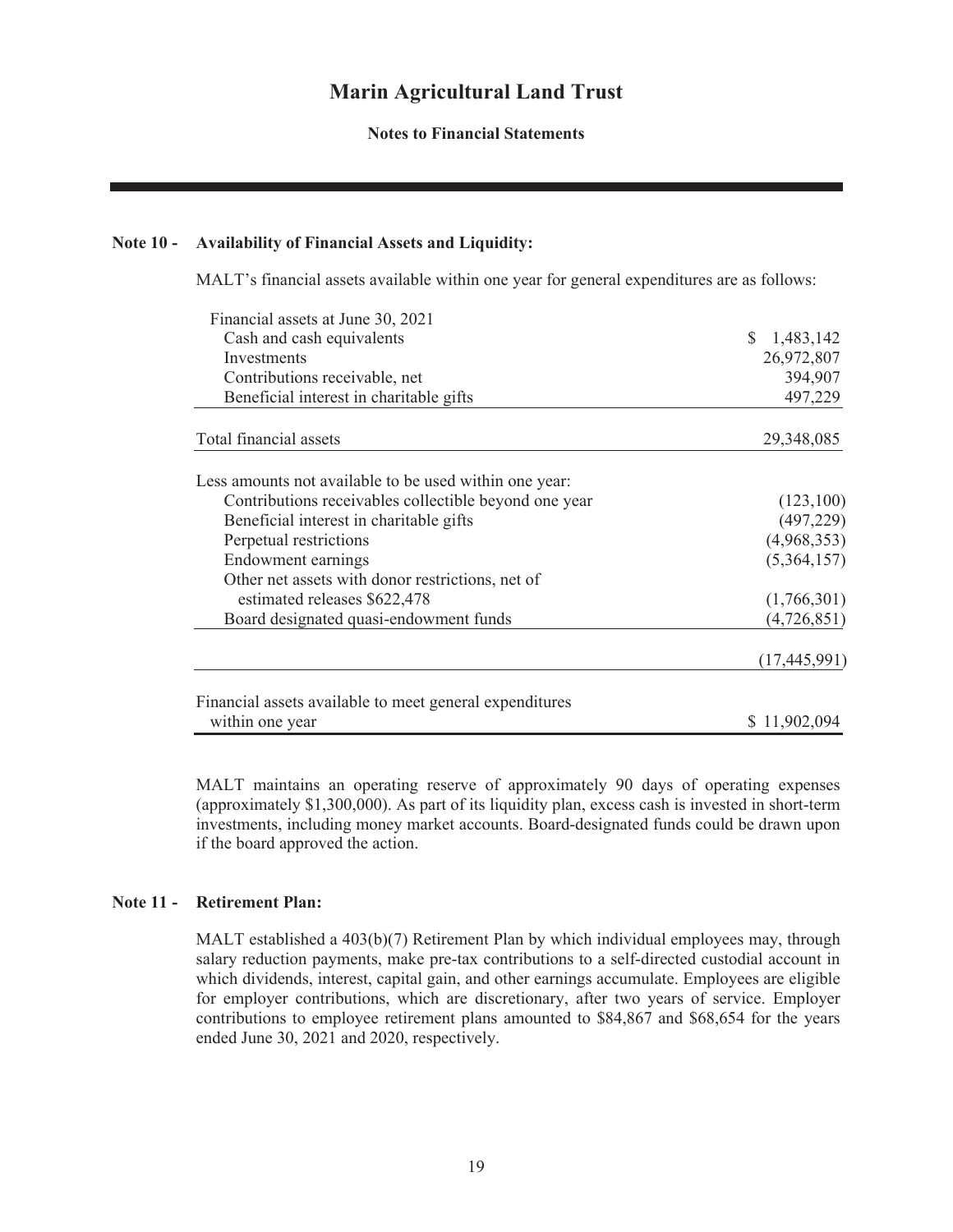#### **Notes to Financial Statements**

#### **Note 12 - Concentrations of Risk:**

MALT has identified its financial instruments which are potentially subject to credit risk. These financial instruments consist principally of cash, investments, and receivables.

MALT maintains its cash balances in high quality financial institutions, which at times may exceed federally insured limits.

Receivables consist primarily of unsecured amounts due from individuals. The credit risk associated with the receivables from individuals is substantially mitigated by the large number of individuals comprising the receivable balance.

Investments in general are exposed to various risks, such as interest rate, credit and overall market volatility. To address the risk of investments, MALT maintains a formal investment policy that sets out performance criteria, investment and asset allocation guidelines and requires review of the investment managers' performance.

#### **Note 13 - Related Party Transactions:**

Collectively, certain MALT board members made monetary contributions totaling approximately \$313,000 and \$1,213,000 during the years ended June 30, 2021 and 2020. Pledges receivable due from certain board members amounted to approximately \$23,000 and \$83,000 at June 30, 2021 and 2020.

No easements were purchased from board members during the years ended June 30, 2021 and 2020.

#### **Note 14 - Fiscal Sponsor:**

The Marin Carbon Project (MCP) is a collaboration between UC Berkeley, UC Davis, UC Cooperative Extension, Marin Organic, MALT, Marin Resource Conservation District, the USDA Natural Resources Conservation Service, and Nicasio Native Grass Ranch. MCP is also supported by the Marin County Agriculture Commissioner and the Environmental Defense Fund. MALT held no funds in connection with its support of the MCP at June 30, 2021 and 2020.

MALT served as fiscal sponsor of the Mobile Unit Sub Committee (MUSC) during the year ended June 30, 2021. The MUSC was a collaboration of ranchers who developed a cooperative to provide mobile slaughterhouse facilities for use by Marin County ranchers and producers. Once set up as a cooperative, the fiscal sponsor relationship ended. MALT held no funds in connection with its support of the MUSC at June 30, 2021.